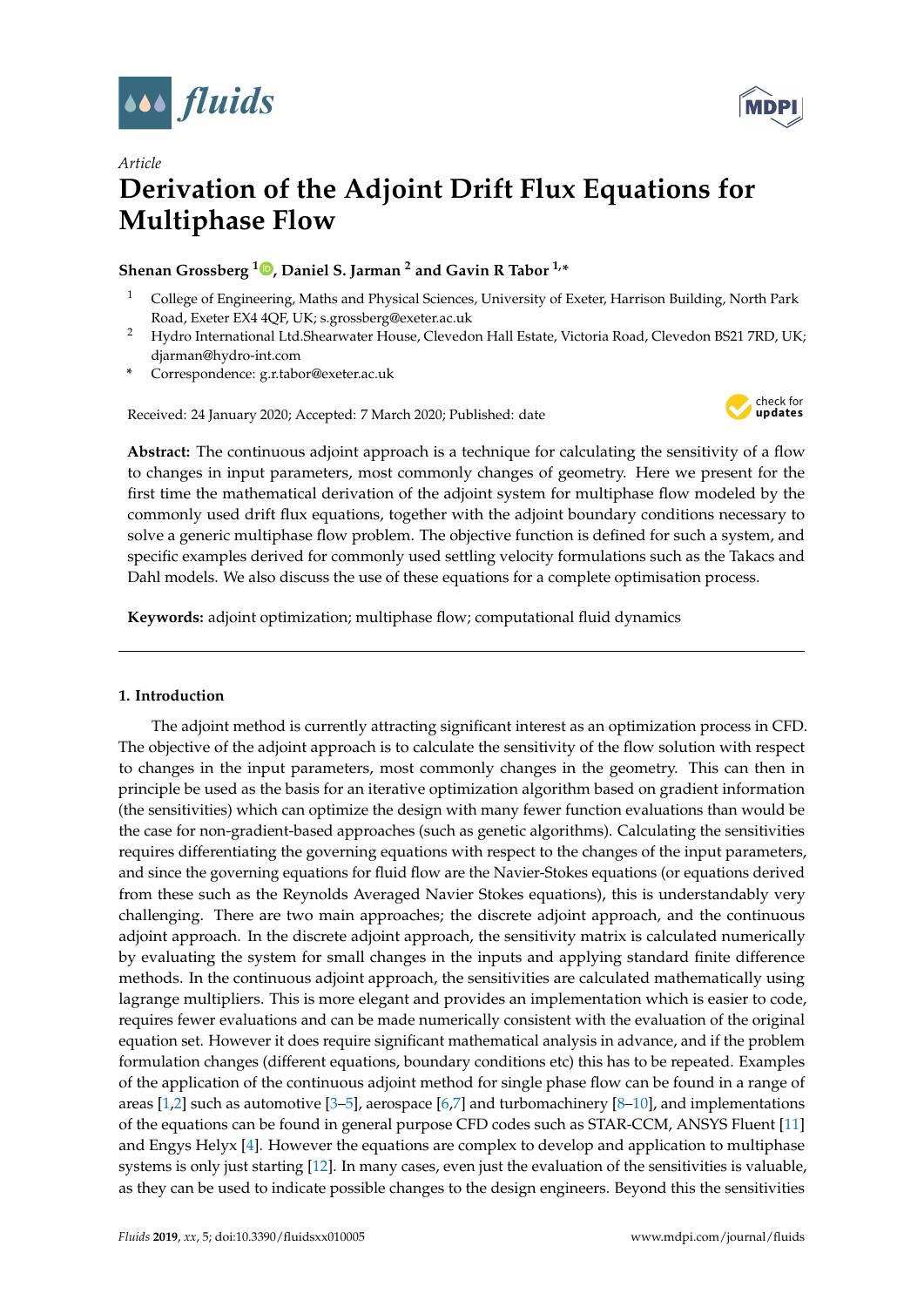can also be used as the basis for an optimization loop [\[2\]](#page-19-1). This of course necessitates the morphing of the geometry through techniques such as volumetric B-splines [\[13\]](#page-19-11) or Radial Basis Functions [\[14\]](#page-19-12) and consequent updating of the mesh [\[15\]](#page-19-13).

Multiphase flow is the simultaneous flow of two or more immiscible phases in a system. In dispersed multiphase systems, one or more of the phases exists as fluid particles small enough not to be resolved in the simulation; examples include gas bubbles in water, emulsions (liquid droplets in another immiscible liquid) and actual solid particles in gas or liquid. A wide variety of different mathematical models have been derived over the years to describe dispersed multiphase flow, including mixture models, lagrangian particle tracking, and eulerian n-fluid models [\[16,](#page-19-14)[17\]](#page-19-15). Which is used depends on the exact physics of the problem, as well as factors such as available computing resources and desired accuracy. In many physical systems, the density ratio between the two phases is low, generally less than 2:1, and the drag force between them is high. Therefore, to a good approximation, the two phases can be considered to respond to pressure gradients as a single phase. Additionally, the slip (drift) between the phases is primarily due to the gravitational settling of the dispersed phase. This might adequately describe solid particles in water or an emulsion of immiscible liquids, and in these cases a commonly used mathematical model is the drift flux model. Hence it is this set of equations we have decided to focus on.

In the drift flux model, the two phases are treated as one: the momentum and continuity equations for both phases are summed to create a mixture-momentum and mixture-continuity equation, and the transport of the dispersed phase is modelled using a drift equation. The three equations, collectively called the drift flux equations, are listed below:

$$
\frac{\partial \rho_m \mathbf{v}_m}{\partial t} + (\mathbf{v}_m \cdot \nabla)(\rho_m \mathbf{v}_m) = -\nabla(\rho_m p_m) + \nabla \cdot (2\mu_m \mathbf{D}(\mathbf{v}_m)) \n- \nabla \cdot \left(\frac{\alpha}{1-\alpha} \frac{\rho_c \rho_d}{\rho_m} \mathbf{v}_{dj} \mathbf{v}_{dj}\right) + \rho_m \mathbf{g} + F,
$$
\n(1a)

<span id="page-1-0"></span>
$$
\frac{\partial \rho_m}{\partial t} + \nabla \cdot (\rho_m \mathbf{v}_m) = 0, \tag{1b}
$$

$$
\frac{\partial \alpha}{\partial t} + \nabla \cdot (\alpha \mathbf{v}_m) = -\nabla \cdot \left(\frac{\alpha \rho_c}{\rho_m} \mathbf{v}_{dj}\right) + \nabla \cdot K \nabla \alpha,
$$
\n(1c)

where:

- $\alpha$  is the dispersed-phase volume fraction,
- $\rho_c$  is the continuum density,
- $\rho_d$  is the dispersed-phase density,
- $\rho_m$  is the mixture density, defined as  $\alpha \rho_d + (1 \alpha) \rho_c$ ,
- **is the mixture velocity,**
- $p_m$  is the mixture kinematic pressure,
- $\mu_m$  is the mixture viscosity, defined as the sum of the continuum, dispersed-phase and mixture turbulent viscosities,  $\mu_c + \mu_d + \mu_m^t$ ,
- $D(\mathbf{v}_m) = \frac{1}{2} (\nabla \mathbf{v}_m + (\nabla \mathbf{v}_m)^T)$  is the mixture strain rate tensor,
- **is the dispersed-phase settling velocity,**
- **g** is the acceleration due to gravity,
- *F* is the capillary force and
- *K* is the turbulent diffusion coefficient, defined as the mixture eddy diffusivity,  $v_m^t = \frac{\mu_m^t}{\rho_m}$ .

In summing the momentum equations, not only have the number of equations been reduced from four to three, but the inter-phase momentum transfer terms have also been eliminated which were numerically unstable [\[18\]](#page-19-16). Hence, a far more robust equation set has been produced and the computational resources required to solve the system have been reduced. This also makes it a very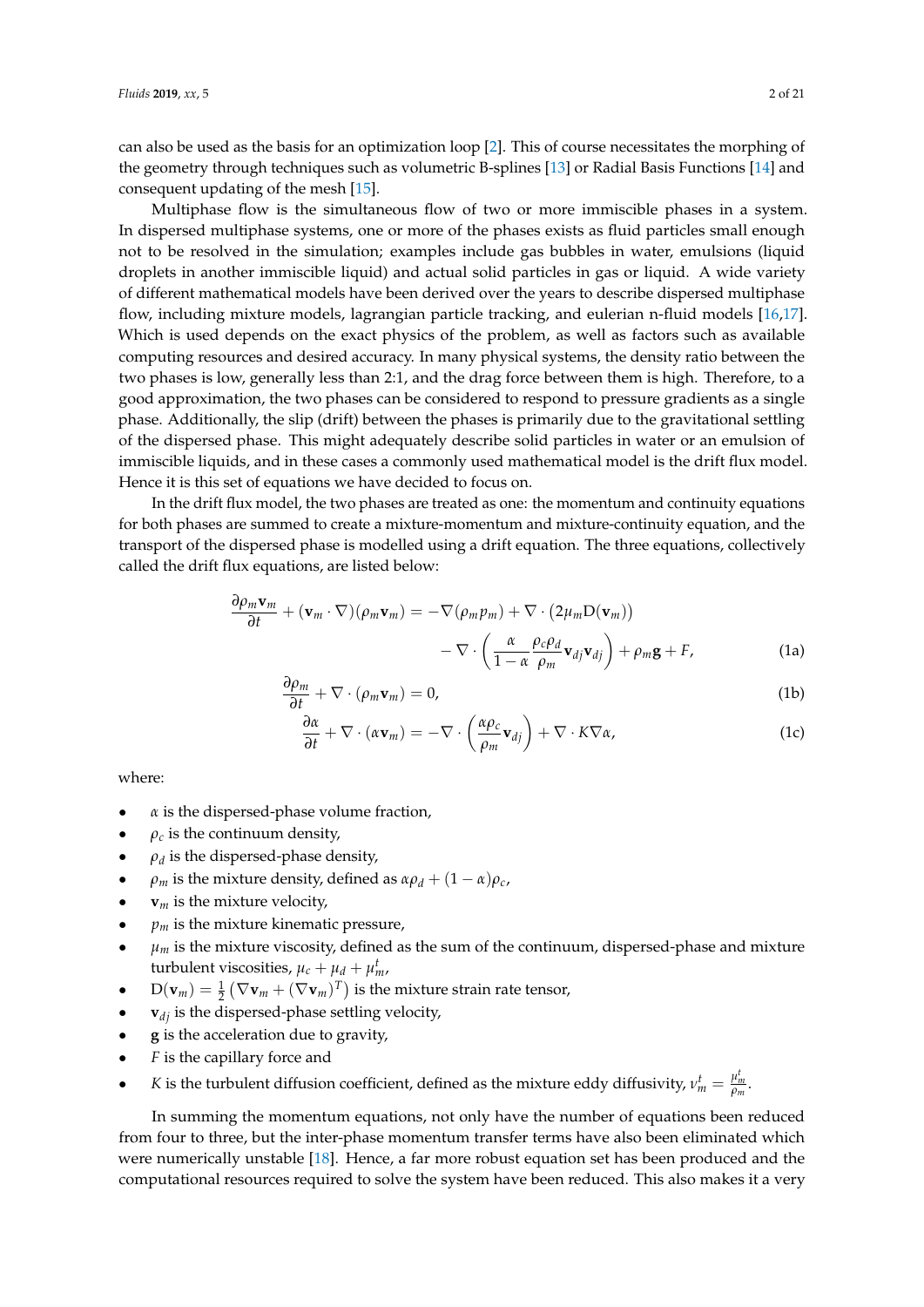appropriate basis from which to develop an adjoint formulation suitable for applying to dispersed multiphase flows in this regime. This is the challenge of the current paper. We focus in particular on wall-bounded or ducted flows, in which there is no contribution to the objective function from the interior of the domain, in other words, the performance of the system is entirely governed by the boundary properties.

The paper is organized as follows. The optimization problem is stated in Section [2](#page-2-0) and the adjoint equations for the drift flux model are derived for the general case in Section [2.1.](#page-3-0) These equations are then applied to the specific case of ducted or wall-bounded flows in Section [3,](#page-5-0) with the objective function for this case being specified in Section [4,](#page-10-0) and different settling velocities in Section [5.](#page-11-0) Finally, the conclusions follow in Section [6.](#page-12-0)

## <span id="page-2-0"></span>**2. The Optimization Problem**

If the performance of a device is measured by an objective function, *J*, and the residuals of the primal (flow) equations are given by  $R$ , the optimisation problem can be stated as,

<span id="page-2-4"></span>
$$
optimise J(x, y) subject to R(x, y) = 0,
$$
\n(2)

where x are the design parameters and y are the primal variables  $[19]$ . It can then be formulated as,

<span id="page-2-1"></span>
$$
\mathcal{L} = J + \int_{\Omega} \lambda \mathcal{R} \, d\Omega,\tag{3}
$$

where  $\mathscr L$  is the Lagrange function,  $\lambda$  are the Lagrange multipliers (also referred to as the adjoint variables) and  $Ω$  is the flow domain. In this case, the primal equations are the steady state drift flux equations, with the capillary force taken to be zero [\[18\]](#page-19-16) and a Darcy term included in the mixture-momentum equation. They are rearranged in terms of their residuals,  $\mathcal{R}$  =  $(R_1, R_2, R_3, R_4, R_5)^T$ , as follows:

<span id="page-2-5"></span>
$$
(R_1, R_2, R_3)^T = (\mathbf{v}_m \cdot \nabla)(\rho_m \mathbf{v}_m) + \nabla(\rho_m \rho_m) - \nabla \cdot (2\mu_m \mathbf{D}(\mathbf{v}_m))
$$

$$
+ \nabla \cdot \left(\frac{\alpha}{1 - \alpha} \frac{\rho_c \rho_d}{\rho_m} \mathbf{v}_{dj} \mathbf{v}_{dj}\right) - \rho_m \mathbf{g} + \aleph \rho_m \mathbf{v}_m, \tag{4a}
$$

$$
R_4 = -\nabla \cdot (\rho_m \mathbf{v}_m), \tag{4b}
$$

$$
R_5 = \nabla \cdot (\alpha \mathbf{v}_m) + \nabla \cdot \left(\frac{\alpha \rho_c}{\rho_m} \mathbf{v}_{dj}\right) - \nabla \cdot K \nabla \alpha, \tag{4c}
$$

where  $\aleph$  is the porosity, associated with the Darcy term. The variation of the Lagrange function with respect to the primal variables, (**v***m*, *pm*, *α*), and the design parameter, ℵ, is,

<span id="page-2-3"></span>
$$
\delta \mathcal{L} = \delta_{\mathbf{v}_m} \mathcal{L} + \delta_{p_m} \mathcal{L} + \delta_{\alpha} \mathcal{L} + \delta_{\aleph} \mathcal{L}, \tag{5}
$$

where, for example,  $\delta_{\alpha} \mathcal{L} = \mathcal{L} (\alpha + \delta \alpha) - \mathcal{L} (\alpha)$ . We choose the adjoint variables,  $(\mathbf{u}, q, \beta) =$  $(u_1, u_2, u_3, q, \beta)$ , so that the variation with respect to the primal variables vanishes, i.e.

<span id="page-2-2"></span>
$$
\delta_{\mathbf{v}_m} \mathcal{L} + \delta_{p_m} \mathcal{L} + \delta_{\alpha} \mathcal{L} = 0, \tag{6}
$$

and the Lagrange function now varies only with respect to the design parameter,

$$
\delta \mathcal{L} = \delta_{\aleph} \mathcal{L} = \delta_{\aleph} J + \int_{\Omega} (\mathbf{u}, q, \beta) \delta_{\aleph} \mathcal{R} d\Omega.
$$
 (7)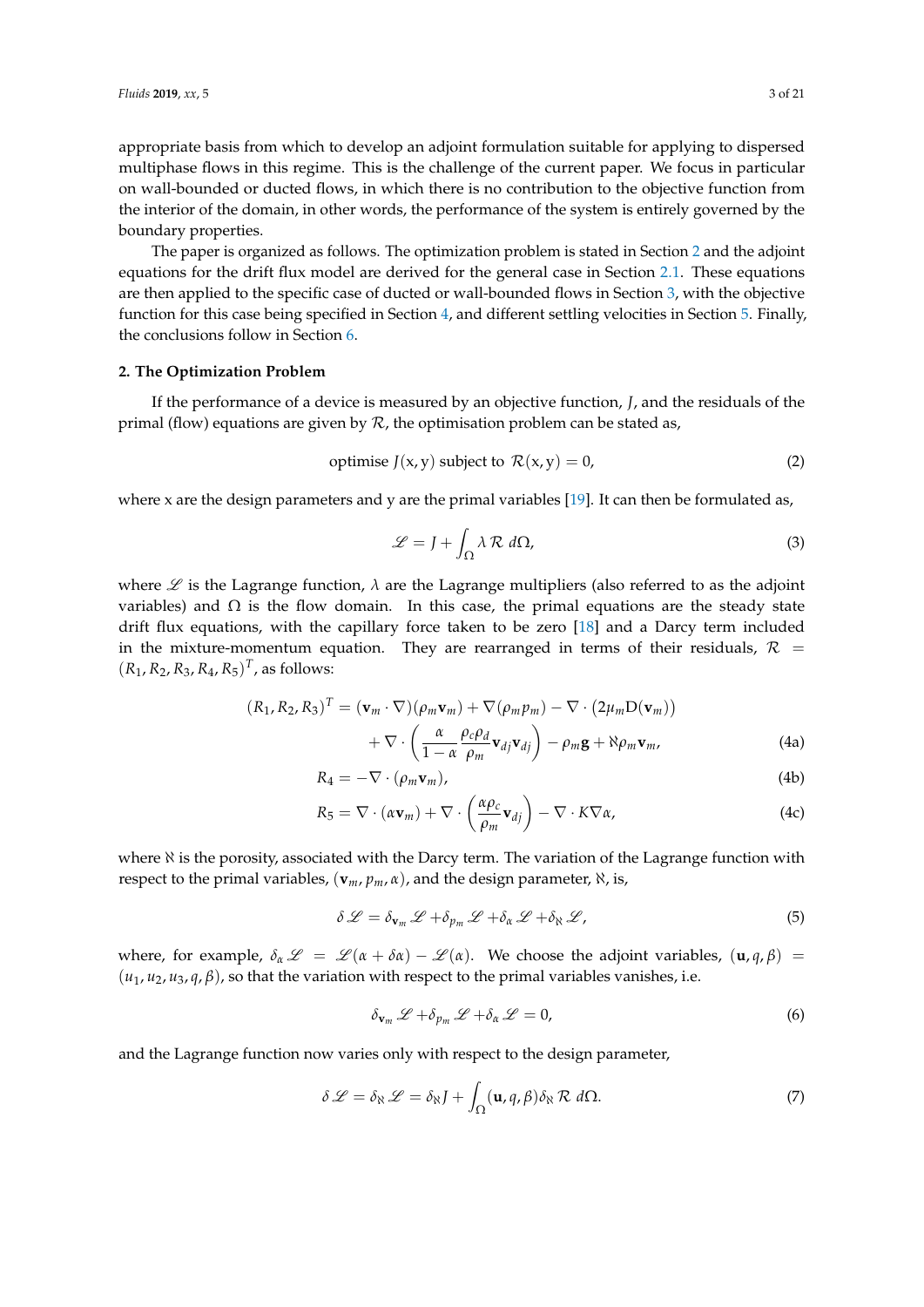## <span id="page-3-0"></span>*2.1. Derivation of the Adjoint Drift Flux Equations*

The adjoint drift flux equations are derived by substituting Equation [\(3\)](#page-2-1) into Equation [\(6\)](#page-2-2), giving,

$$
\delta_{\mathbf{v}_m} J + \delta_{p_m} J + \delta_{\alpha} J
$$
  
+  $\int_{\Omega} (\mathbf{u}, q, \beta) \delta_{\mathbf{v}_m} \mathcal{R} d\Omega + \int_{\Omega} (\mathbf{u}, q, \beta) \delta_{p_m} \mathcal{R} d\Omega + \int_{\Omega} (\mathbf{u}, q, \beta) \delta_{\alpha} \mathcal{R} d\Omega = 0,$  (8)

which can be expanded to,

$$
\delta_{\mathbf{v}_m} J + \delta_{p_m} J + \delta_{\alpha} J + \int_{\Omega} d\Omega \mathbf{u} \cdot \delta_{\mathbf{v}_m} (R_1, R_2, R_3)^T + \int_{\Omega} d\Omega \, q \delta_{\mathbf{v}_m} R_4 + \int_{\Omega} d\Omega \, \beta \delta_{\mathbf{v}_m} R_5
$$
  
+ 
$$
\int_{\Omega} d\Omega \mathbf{u} \cdot \delta_{p_m} (R_1, R_2, R_3)^T + \int_{\Omega} d\Omega \, q \delta_{p_m} R_4 + \int_{\Omega} d\Omega \, \beta \delta_{p_m} R_5
$$
  
+ 
$$
\int_{\Omega} d\Omega \mathbf{u} \cdot \delta_{\alpha} (R_1, R_2, R_3)^T + \int_{\Omega} d\Omega \, q \delta_{\alpha} R_4 + \int_{\Omega} d\Omega \, \beta \delta_{\alpha} R_5 = 0. \quad (9)
$$

The variation of  $R$  with respect to the primal variables can be determined as:

$$
\delta_{\mathbf{v}_m}(R_1, R_2, R_3)^T = (\delta \mathbf{v}_m \cdot \nabla)(\rho_m \mathbf{v}_m) + (\mathbf{v}_m \cdot \nabla)(\rho_m \delta \mathbf{v}_m) - \nabla \cdot (2\mu_m \mathbf{D}(\delta \mathbf{v}_m)) - \nabla \cdot (2\delta_{\mathbf{v}_m} \mu_d \mathbf{D}(\mathbf{v}_m)) + \aleph \rho_m \delta \mathbf{v}_m,
$$
\n(10a)

<span id="page-3-6"></span><span id="page-3-5"></span><span id="page-3-4"></span><span id="page-3-1"></span>
$$
\delta_{\mathbf{v}_m} R_4 = -\nabla \cdot (\rho_m \delta \mathbf{v}_m), \tag{10b}
$$

$$
\delta_{\mathbf{v}_m} R_5 = \nabla \cdot (\alpha \delta \mathbf{v}_m), \tag{10c}
$$

$$
\delta_{p_m}(R_1, R_2, R_3)^T = \nabla(\rho_m \delta p_m), \qquad (10d)
$$

$$
\delta_{p_m} R_4 = 0, \tag{10e}
$$

$$
\delta_{p_m} R_5 = 0,\tag{10f}
$$

$$
\delta_{\alpha}(R_1, R_2, R_3)^T = (\rho_d - \rho_c)((\mathbf{v}_m \cdot \nabla)(\delta \alpha \mathbf{v}_m) + \nabla (\delta \alpha p_m) + \delta \alpha (\aleph \mathbf{v}_m - \mathbf{g}))
$$
\n
$$
\nabla_{\alpha}(2\delta \mathbf{u}_m \mathbf{D}(\mathbf{x}_m)) + \nabla_{\alpha} \delta (\delta \mathbf{u}_m \mathbf{x}_m) \tag{10.2}
$$

<span id="page-3-2"></span>
$$
-\nabla \cdot (2\delta_{\alpha}\mu_{d}D(\mathbf{v}_{m})) + \nabla \cdot \delta_{\alpha}(\alpha\rho_{d}\mathbf{v}_{dj}\mathbf{v}_{dj}), \qquad (10g)
$$

$$
\delta_{\alpha} R_4 = -(\rho_d - \rho_c) \nabla \cdot (\delta \alpha \mathbf{v}_m), \tag{10h}
$$

<span id="page-3-3"></span>
$$
\delta_{\alpha} R_{5} = \nabla \cdot (\delta \alpha \mathbf{v}_{m}) + \nabla \cdot \delta_{\alpha} (\alpha \mathbf{v}_{dj}) - \nabla \cdot \left(\frac{\mu_{m}^{t}}{\rho_{c}} \nabla \delta \alpha\right) + \frac{\mu_{m}^{t}}{\rho_{c}} \left(\frac{\rho_{d}}{\rho_{c}} - 1\right) \nabla \cdot (\delta \alpha \nabla \alpha) + \frac{\mu_{m}^{t}}{\rho_{c}} \left(\frac{\rho_{d}}{\rho_{c}} - 1\right) \nabla \cdot (\alpha \nabla \delta \alpha).
$$
 (10i)

Derivation of Equations [\(10a\)](#page-3-1), [\(10g\)](#page-3-2) and [\(10i\)](#page-3-3) can be found in Appendies [A](#page-12-1)[–C,](#page-13-0) respectively, where the variation of  $\mu_m^t$  has been neglected. This is correct only for laminar flow regimes. For turbulent flows, neglecting this variation constitutes a common approximation, known as *frozen turbulence* [\[19\]](#page-19-17). This may introduce errors into the optimisation [\[20\]](#page-19-18), although there are cases in the literature where the frozen turbulence assumption can be demonstrated to be acceptable [\[21\]](#page-19-19).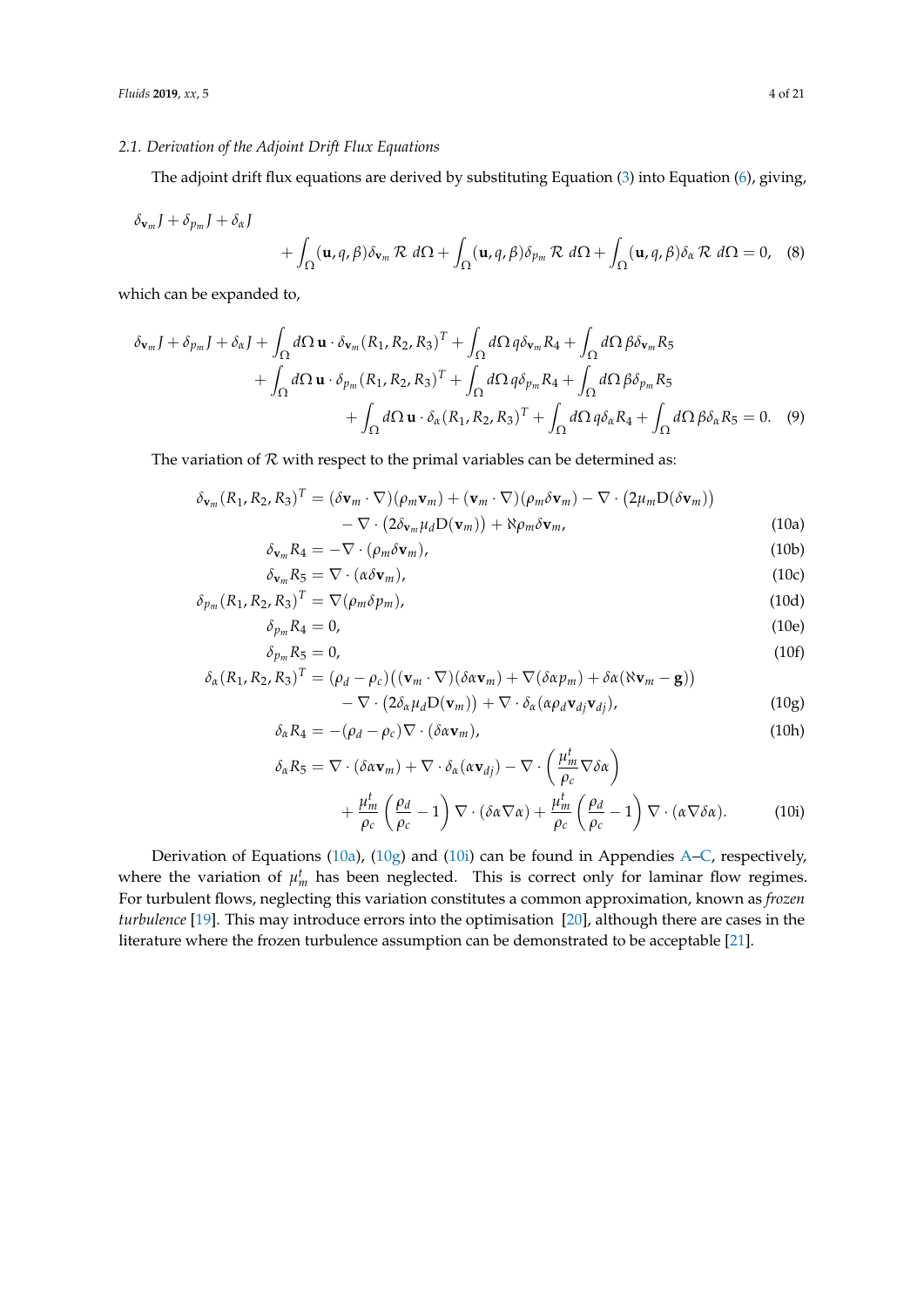With these variations, Equation [\(9\)](#page-3-4) now reads,

$$
\delta_{\mathbf{v}_m} J + \delta_{p_m} J + \delta_{\alpha} J
$$
\n
$$
+ \int_{\Omega} d\Omega \mathbf{u} \cdot ((\delta \mathbf{v}_m \cdot \nabla)(\rho_m \mathbf{v}_m) + (\mathbf{v}_m \cdot \nabla)(\rho_m \delta \mathbf{v}_m) - \nabla \cdot (2\mu_m D(\delta \mathbf{v}_m))
$$
\n
$$
- \nabla \cdot (2\delta_{\mathbf{v}_m} \mu_d D(\mathbf{v}_m)) + \aleph \rho_m \delta \mathbf{v}_m) - \int_{\Omega} d\Omega q \nabla \cdot (\rho_m \delta \mathbf{v}_m) + \int_{\Omega} d\Omega \beta \nabla \cdot (\alpha \delta \mathbf{v}_m)
$$
\n
$$
+ \int_{\Omega} d\Omega \mathbf{u} \cdot \nabla(\rho_m \delta \rho_m) + (\rho_d - \rho_c) \int_{\Omega} d\Omega \mathbf{u} \cdot ((\mathbf{v}_m \cdot \nabla)(\delta \alpha \mathbf{v}_m) + \nabla(\delta \alpha \rho_m) + \delta \alpha (\aleph \mathbf{v}_m - \mathbf{g}))
$$
\n
$$
- \int_{\Omega} d\Omega \mathbf{u} \cdot (\nabla \cdot (2\delta_{\alpha} \mu_d D(\mathbf{v}_m))) + \int_{\Omega} d\Omega \mathbf{u} \cdot (\nabla \cdot \delta_{\alpha} (\alpha \rho_d \mathbf{v}_d \mathbf{v}_d))
$$
\n
$$
- (\rho_d - \rho_c) \int_{\Omega} d\Omega q \nabla \cdot (\delta \alpha \mathbf{v}_m) + \int_{\Omega} d\Omega \beta \left( \nabla \cdot (\delta \alpha \mathbf{v}_m) + \nabla \cdot \delta_{\alpha} (\alpha \mathbf{v}_d) - \nabla \cdot \left( \frac{\mu_m^t}{\rho_c} \nabla \delta \alpha \right) + \left( \frac{\rho_d}{\rho_c} - 1 \right) \nabla \cdot \left( \frac{\mu_m^t}{\rho_c} \delta \alpha \nabla \alpha \right) + \left( \frac{\rho_d}{\rho_c} - 1 \right) \nabla \cdot \left( \frac{\mu_m^t}{\rho_c} \delta \alpha \nabla \delta \alpha \right) = 0. \quad (11)
$$

Decomposing the objective function into contributions from the boundary, Γ, and interior,  $\Omega$ , of the domain,

<span id="page-4-2"></span><span id="page-4-1"></span><span id="page-4-0"></span>
$$
J = \int_{\Gamma} J_{\Gamma} d\Gamma + \int_{\Omega} J_{\Omega} d\Omega, \tag{12}
$$

Equation [\(11\)](#page-4-0) can be reformulated as,

$$
\int_{\Gamma} d\Gamma \left( \mathbf{n}(\mathbf{u} \cdot \rho_m \mathbf{v}_m) + \mathbf{u}(\rho_m \mathbf{v}_m \cdot \mathbf{n}) + 2\mu_m \mathbf{n} \cdot D(\mathbf{u}) - q\rho_m \mathbf{n} + \alpha \beta \mathbf{n} + \frac{\partial J_{\Gamma}}{\partial \mathbf{v}_m} \right) \cdot \delta \mathbf{v}_m \n- \int_{\Gamma} d\Gamma (2\mu_m \mathbf{n} \cdot D(\delta \mathbf{v}_m) \cdot \mathbf{u} + 2\delta_{\mathbf{v}_m} \mu_d \mathbf{n} \cdot D(\mathbf{v}_m) \cdot \mathbf{u} - 2\delta_{\mathbf{v}_m} \mu_d \mathbf{n} \cdot D(\mathbf{u}) \cdot \mathbf{v}_m) \n+ \int_{\Omega} d\Omega \left( - \nabla \mathbf{u} \cdot (\rho_m \mathbf{v}_m) - (\rho_m \mathbf{v}_m \cdot \nabla) \mathbf{u} - \nabla \cdot (2\mu_m D(\mathbf{u})) \right) \n+ \aleph \rho_m \mathbf{u} + \rho_m \nabla q - \alpha \nabla \beta + \frac{\partial J_{\Omega}}{\partial \mathbf{v}_m} \right) \cdot \delta \mathbf{v}_m - \int_{\Omega} d\Omega \nabla \cdot (2\delta_{\mathbf{v}_m} \mu_d D(\mathbf{u})) \cdot \mathbf{v}_m \n+ \int_{\Gamma} d\Gamma \left( \rho_m \mathbf{u} \cdot \mathbf{n} + \frac{\partial J_{\Gamma}}{\partial \mathbf{v}_m} \right) \delta p_m + \int_{\Omega} d\Omega \left( - \nabla \cdot \rho_m \mathbf{u} + \frac{\partial J_{\Omega}}{\partial \mathbf{v}_m} \right) \delta p_m \n+ \int_{\Gamma} d\Gamma \left( (\rho_d - \rho_c) (\mathbf{u}(\mathbf{v}_m \cdot \mathbf{n}) \cdot \mathbf{v}_m + \rho_m \mathbf{u} \cdot \mathbf{n} - q \mathbf{v}_m \cdot \mathbf{n}) + \beta \mathbf{v}_m \cdot \mathbf{n} + \frac{\mu_m^t}{\rho_c} (\mathbf{n} \cdot \nabla) \beta \n+ \frac{\mu_m^t}{\rho_c} \left( \frac{\rho_d}{\rho_c} - 1 \right) \left( \beta (\mathbf{n} \cdot
$$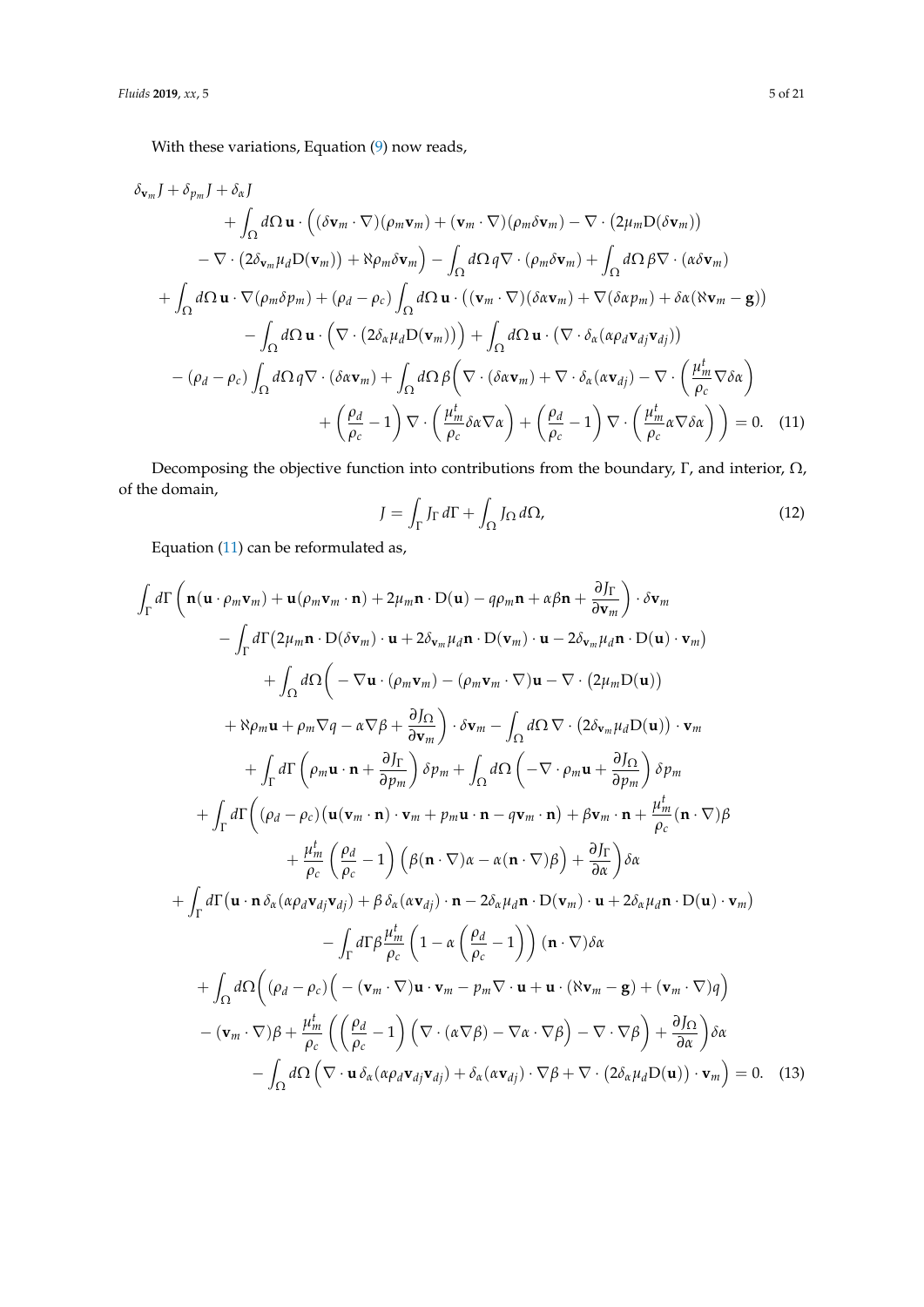*Fluids* **2019**, *xx*, 5 6 of 21

Derivation of Equation [\(13\)](#page-4-1) can be found in Appendix [D.](#page-15-0) In order to satisfy Equation [\(13\)](#page-4-1) in general, the integrals must vanish individually. The adjoint drift flux equations are deduced from the integrals over the interior of the domain:

$$
-\nabla \mathbf{u} \cdot (\rho_m \mathbf{v}_m) - (\rho_m \mathbf{v}_m \cdot \nabla) \mathbf{u} - \nabla \cdot (2\mu_m \mathbf{D}(\mathbf{u})) = -\rho_m \nabla q + \alpha \nabla \beta - \aleph \rho_m \mathbf{u} - \frac{\partial J_{\Omega}}{\partial \mathbf{v}_m} + \nabla \cdot \left(2\frac{\partial \mu_d}{\partial \mathbf{v}_m} \mathbf{D}(\mathbf{u})\right) \cdot \mathbf{v}_m, \tag{14a}
$$

<span id="page-5-3"></span>
$$
\nabla \cdot (\rho_m \mathbf{u}) = \frac{\partial J_{\Omega}}{\partial p_m},\tag{14b}
$$

$$
-\left(\mathbf{v}_{m}+\frac{\partial}{\partial\alpha}(\alpha\mathbf{v}_{dj})+\frac{\mu_{m}^{t}}{\rho_{c}}\left(\frac{\rho_{d}}{\rho_{c}}-1\right)\nabla\alpha\right)\cdot\nabla\beta=\nabla\cdot\frac{\mu_{m}^{t}}{\rho_{c}}\left(1-\alpha\left(\frac{\rho_{d}}{\rho_{c}}-1\right)\right)\nabla\beta\n+S_{1}+S_{2}-\frac{\partial J\Omega}{\partial\alpha},
$$
\n(14c)

where:

<span id="page-5-4"></span>
$$
S_1 = (\rho_d - \rho_c) ((\mathbf{v}_m \cdot \nabla)(\mathbf{u} \cdot \mathbf{v}_m - q) - \mathbf{u} \cdot (\aleph \mathbf{v}_m - \mathbf{g})) + \nabla \cdot \left(2 \frac{\partial \mu_d}{\partial \alpha} D(\mathbf{u})\right) \cdot \mathbf{v}_m, \tag{15a}
$$

$$
S_2 = \left( (\rho_d - \rho_c) p_m + \frac{\partial}{\partial \alpha} (\alpha \rho_d \mathbf{v}_{dj} \mathbf{v}_{dj}) \right) \nabla \cdot \mathbf{u},\tag{15b}
$$

and the boundary conditions for the adjoint variables are deduced from the surface integrals:

$$
\int_{\Gamma} d\Gamma \left( \mathbf{n}(\mathbf{u} \cdot \rho_m \mathbf{v}_m) + \rho_m \mathbf{v}_m \cdot \mathbf{n} \mathbf{u} + 2\mu_m \mathbf{n} \cdot \mathbf{D}(\mathbf{u}) - q\rho_m \mathbf{n} + \alpha \beta \mathbf{n} + \frac{\partial J_{\Gamma}}{\partial \mathbf{v}_m} \right. \\
\left. + 2\frac{\partial \mu_d}{\partial \mathbf{v}_m} \mathbf{n} \cdot (\mathbf{D}(\mathbf{v}_m) \cdot \mathbf{u} - \mathbf{D}(\mathbf{u}) \cdot \mathbf{v}_m) \right) \cdot \delta \mathbf{v}_m - \int_{\Gamma} d\Gamma 2\mu_m \mathbf{n} \cdot \mathbf{D}(\delta \mathbf{v}_m) \cdot \mathbf{u} = 0,
$$
\n(16a)

<span id="page-5-2"></span><span id="page-5-1"></span>
$$
\int_{\Gamma} d\Gamma \left( \rho_m u_n + \frac{\partial J_{\Gamma}}{\partial p_m} \right) \delta p_m = 0, \tag{16b}
$$

$$
\int_{\Gamma} d\Gamma \left( \left( \mathbf{v}_{m} \cdot \mathbf{n} + \frac{\partial}{\partial \alpha} (\alpha \mathbf{v}_{dj}) \cdot \mathbf{n} + \frac{\mu_{m}^{t}}{\rho_{c}} \left( \frac{\rho_{d}}{\rho_{c}} - 1 \right) (\mathbf{n} \cdot \nabla) \alpha \right) \beta + \frac{\mu_{m}^{t}}{\rho_{c}} \left( 1 - \alpha \left( \frac{\rho_{d}}{\rho_{c}} - 1 \right) \right) (\mathbf{n} \cdot \nabla) \beta + C_{1} + C_{2} + \frac{\partial J_{\Gamma}}{\partial \alpha} \right) \delta \alpha - \int_{\Gamma} d\Gamma \beta \frac{\mu_{m}^{t}}{\rho_{c}} \left( 1 - \alpha \left( \frac{\rho_{d}}{\rho_{c}} - 1 \right) \right) (\mathbf{n} \cdot \nabla) \delta \alpha = 0,
$$
\n(16c)

where:

$$
C_1 = \left( (\rho_d - \rho_c)(\mathbf{u} \cdot \mathbf{v}_m - q)\mathbf{v}_m + 2\frac{\partial \mu_d}{\partial \alpha} (D(\mathbf{u}) \cdot \mathbf{v}_m) \right) \cdot \mathbf{n},
$$
\n(17a)

$$
C_2 = \left( \left( (\rho_d - \rho_c) p_m + \frac{\partial}{\partial \alpha} (\alpha \rho_d \mathbf{v}_{dj} \mathbf{v}_{dj}) \right) \mathbf{u} - 2 \frac{\partial \mu_d}{\partial \alpha} (D(\mathbf{v}_m) \cdot \mathbf{u}) \right) \cdot \mathbf{n}
$$
(17b)

and  $u_n = \mathbf{u} \cdot \mathbf{n}$  is the normal component of the adjoint velocity. This is the general form of the adjoint equation system for the steady state drift flux equations with Darcy porosity term and frozen turbulence.

## <span id="page-5-0"></span>**3. Application to Wall Bounded Flows**

Thus far in the paper we have presented the optimisation problem in as generic a way as possible. To proceed further with the derivation we now need to derive expressions for the boundary conditions, objective function and slip velocity. We will examine these for the case of wall-bounded or ducted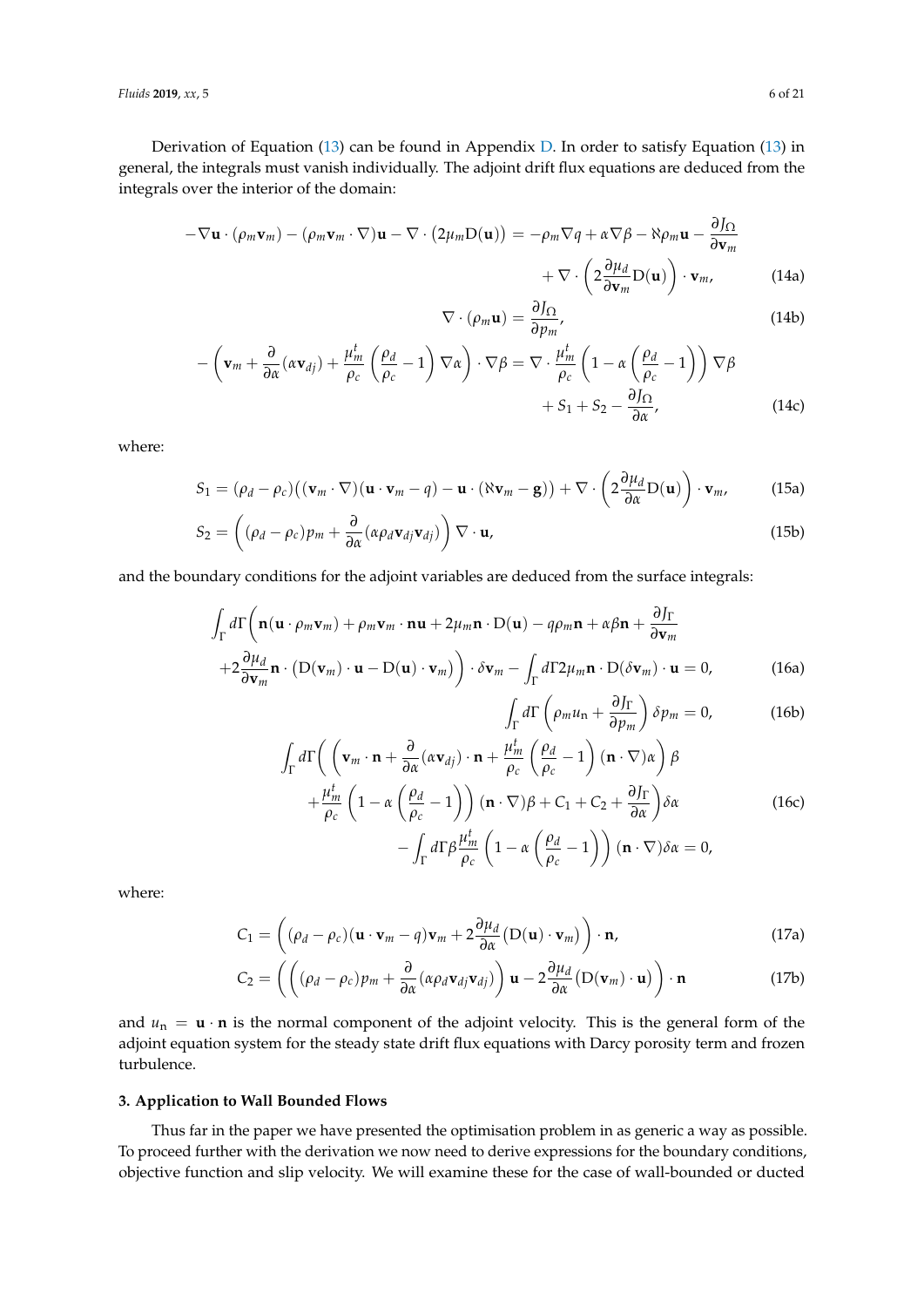flows, for which there is no contribution to the objective function from the interior of the domain. So, in the cases where the objective function only involves integrals over the surface of the flow domain rather than over its interior, the adjoint equations reduce to:

$$
-\nabla \mathbf{u} \cdot (\rho_m \mathbf{v}_m) - (\rho_m \mathbf{v}_m \cdot \nabla) \mathbf{u} - \nabla \cdot (2\mu_m \mathbf{D}(\mathbf{u})) = -\rho_m \nabla q + \alpha \nabla \beta - \aleph \rho_m \mathbf{u}
$$
  
+ 
$$
\nabla \cdot \left(2 \frac{\partial \mu_d}{\partial \mathbf{v}_m} \mathbf{D}(\mathbf{u})\right) \cdot \mathbf{v}_m, \qquad (18a)
$$
  

$$
\nabla \cdot (\rho_m \mathbf{u}) = 0, \qquad (18b)
$$

<span id="page-6-0"></span>
$$
(18b)
$$

$$
-\left(\mathbf{v}_{m}+\frac{\partial}{\partial\alpha}(\alpha\mathbf{v}_{dj})+\frac{\mu_{m}^{t}}{\rho_{c}}\left(\frac{\rho_{d}}{\rho_{c}}-1\right)\nabla\alpha\right)\cdot\nabla\beta=\nabla\cdot\frac{\mu_{m}^{t}}{\rho_{c}}\left(1-\alpha\left(\frac{\rho_{d}}{\rho_{c}}-1\right)\right)\nabla\beta+S_{1}.
$$
\n(18c)

These equations no longer depend on the objective function, so when switching from one optimisation objective to another, they remain unchanged and only the boundary conditions have to be adapted to the specific objective function. Note that as a result of Equation [\(18b\)](#page-6-0), ∇ · **u** = 0 [\[22\]](#page-20-0) and, therefore,  $S_2 = 0$ .

For the adjoint boundary conditions, the terms in Equation ( $16a$ ) involving  $\mu_m$  can be rewritten as,

$$
\int_{\Gamma} d\Gamma \, 2\mu_m \mathbf{n} \cdot (D(\mathbf{u}) \cdot \delta \mathbf{v}_m - D(\delta \mathbf{v}_m) \cdot \mathbf{u}) = \int_{\Gamma} d\Gamma \, \mu_m ((\mathbf{n} \cdot \nabla) \mathbf{u} \cdot \delta \mathbf{v}_m - (\mathbf{n} \cdot \nabla) \delta \mathbf{v}_m \cdot \mathbf{u}) \tag{19}
$$

<span id="page-6-4"></span>(Ref. [\[19\]](#page-19-17)) and therefore the adjoint boundary conditions, Equation [\(16\)](#page-5-2), reduce to:

$$
\int_{\Gamma} d\Gamma \left( \mathbf{n}(\mathbf{u} \cdot \rho_m \mathbf{v}_m) + \rho_m \mathbf{v}_m \cdot \mathbf{n} \mathbf{u} + \mu_m (\mathbf{n} \cdot \nabla) \mathbf{u} - q \rho_m \mathbf{n} + \alpha \beta \mathbf{n} + \frac{\partial J_{\Gamma}}{\partial \mathbf{v}_m} \right. \\
\left. + 2 \frac{\partial \mu_d}{\partial \mathbf{v}_m} \mathbf{n} \cdot (\mathbf{D}(\mathbf{v}_m) \cdot \mathbf{u} - \mathbf{D}(\mathbf{u}) \cdot \mathbf{v}_m) \right) \cdot \delta \mathbf{v}_m - \int_{\Gamma} d\Gamma \mu_m (\mathbf{n} \cdot \nabla) \delta \mathbf{v}_m \cdot \mathbf{u} = 0,
$$
\n(20a)

Z Γ

<span id="page-6-5"></span><span id="page-6-3"></span><span id="page-6-2"></span>
$$
d\Gamma\left(\rho_m u_n + \frac{\partial J_{\Gamma}}{\partial p_m}\right) \delta p_m = 0, \qquad (20b)
$$

$$
\int_{\Gamma} d\Gamma \left( \left( \mathbf{v}_{m} \cdot \mathbf{n} + \frac{\partial}{\partial \alpha} (\alpha \mathbf{v}_{dj}) \cdot \mathbf{n} + \frac{\mu_{m}^{t}}{\rho_{c}} \left( \frac{\rho_{d}}{\rho_{c}} - 1 \right) (\mathbf{n} \cdot \nabla) \alpha \right) \beta + \frac{\mu_{m}^{t}}{\rho_{c}} \left( 1 - \alpha \left( \frac{\rho_{d}}{\rho_{c}} - 1 \right) \right) (\mathbf{n} \cdot \nabla) \beta + C_{1} + C_{2} + \frac{\partial J_{\Gamma}}{\partial \alpha} \right) \delta \alpha - \int_{\Gamma} d\Gamma \beta \frac{\mu_{m}^{t}}{\rho_{c}} \left( 1 - \alpha \left( \frac{\rho_{d}}{\rho_{c}} - 1 \right) \right) (\mathbf{n} \cdot \nabla) \delta \alpha = 0.
$$
 (20c)

<span id="page-6-1"></span>In order to determine the boundary conditions of the adjoint variables, the boundary conditions imposed on the primal variables are listed in Table [1.](#page-6-1) We will derive expressions for the three main boundary conditions.

**Table 1.** Primal boundary conditions.

|        | um            | α             | $\mathbf{p}_m$ |
|--------|---------------|---------------|----------------|
| Inlet  | fixed value   | fixed value   | zero gradient  |
| Wall   | zero          | zero gradient | zero gradient  |
| Outlet | zero gradient | zero gradient | zero           |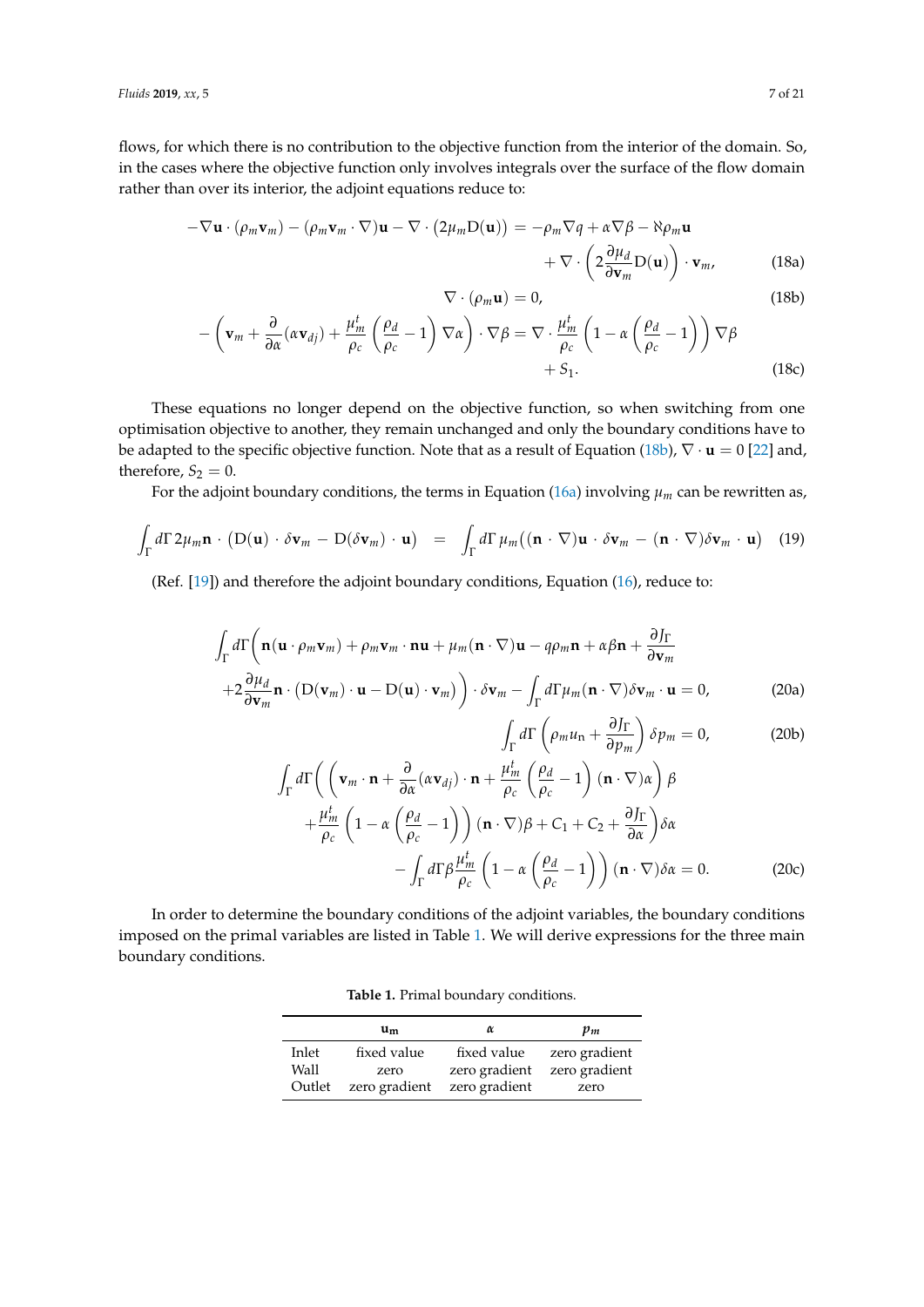#### *3.1. Adjoint Boundary Conditions at the Inlet*

At an inlet, the primal velocity and dispersed-phase volume fraction are usually fixed, so,

$$
\delta \mathbf{v}_m = 0 \text{ and } \delta \alpha = 0. \tag{21}
$$

The first integrals in Equations [\(20a\)](#page-6-2) and [\(20c\)](#page-6-3) therefore go to zero and Equation [\(20\)](#page-6-4) reduces to:

<span id="page-7-0"></span>
$$
\int_{\Gamma} d\Gamma \mu_m (\mathbf{n} \cdot \nabla) \delta \mathbf{v}_m \cdot \mathbf{u} = 0,
$$
\n(22a)

$$
\int_{\Gamma} d\Gamma \left( \rho_m u_n + \frac{\partial J_{\Gamma}}{\partial p_m} \right) \delta p_m = 0, \tag{22b}
$$

$$
\int_{\Gamma} d\Gamma \beta \frac{\mu_m^t}{\rho_c} \left( 1 - \alpha \left( \frac{\rho_d}{\rho_c} - 1 \right) \right) (\mathbf{n} \cdot \nabla) \delta \alpha = 0. \tag{22c}
$$

When both fluids are incompressible,  $\nabla \cdot \mathbf{v}_m = 0$  [\[22\]](#page-20-0), and as  $\delta \mathbf{v}_{m\text{t}} = 0$  along the inlet, (**n** ·  $\nabla$ *)* $\delta$ **v**<sub>*m*</sub> = (**n** ·  $\nabla$ *)* $\delta$ **v**<sub>*m*t</sub> [\[19\]](#page-19-17), where **v**<sub>*mt*</sub> is the tangential component of the mixture velocity. Hence, Equation [\(22\)](#page-7-0) reduces to:

$$
\int_{\Gamma} d\Gamma \mu_m (\mathbf{n} \cdot \nabla) \delta \mathbf{v}_{m\mathbf{t}} \cdot \mathbf{u}_{\mathbf{t}} = 0,
$$
\n(23a)

$$
\int_{\Gamma} d\Gamma \left( \rho_m u_n + \frac{\partial J_{\Gamma}}{\partial p_m} \right) \delta p_m = 0, \tag{23b}
$$

$$
\int_{\Gamma} d\Gamma \beta \frac{\mu_m^t}{\rho_c} \left( 1 - \alpha \left( \frac{\rho_d}{\rho_c} - 1 \right) \right) (\mathbf{n} \cdot \nabla) \delta \alpha = 0, \tag{23c}
$$

where  $\mathbf{u}_t$  is the tangential component of the adjoint velocity, from which we deduce the boundary conditions for the adjoint variables at the inlet to be:

$$
\mathbf{u}_t = 0,\tag{24a}
$$

$$
u_{\rm n} = -\frac{1}{\rho_m} \frac{\partial J_{\Gamma}}{\partial p_m},\tag{24b}
$$

<span id="page-7-2"></span>
$$
\beta = 0 \iff \mu_m^t \neq 0. \tag{24c}
$$

Note that these derivations do not impose a condition for *q*. Since *q* enters the adjoint drift flux equations in a manner similar to the way  $p_m$  enters the primal drift flux equations, the zero gradient boundary condition of  $p_m$  at the inlet is applied to  $q$  as well,

<span id="page-7-1"></span>
$$
(\mathbf{n} \cdot \nabla)q = 0. \tag{25}
$$

#### *3.2. Adjoint Boundary Conditions at the Wall*

At a wall, typical primal conditions are zero velocity and zero gradient of the dispersed-phase volume fraction. Therefore, we have,

$$
\mathbf{v}_m = 0, \ \delta \mathbf{v}_m = 0 \ \text{and} \ (\mathbf{n} \cdot \nabla) \delta \alpha = 0. \tag{26}
$$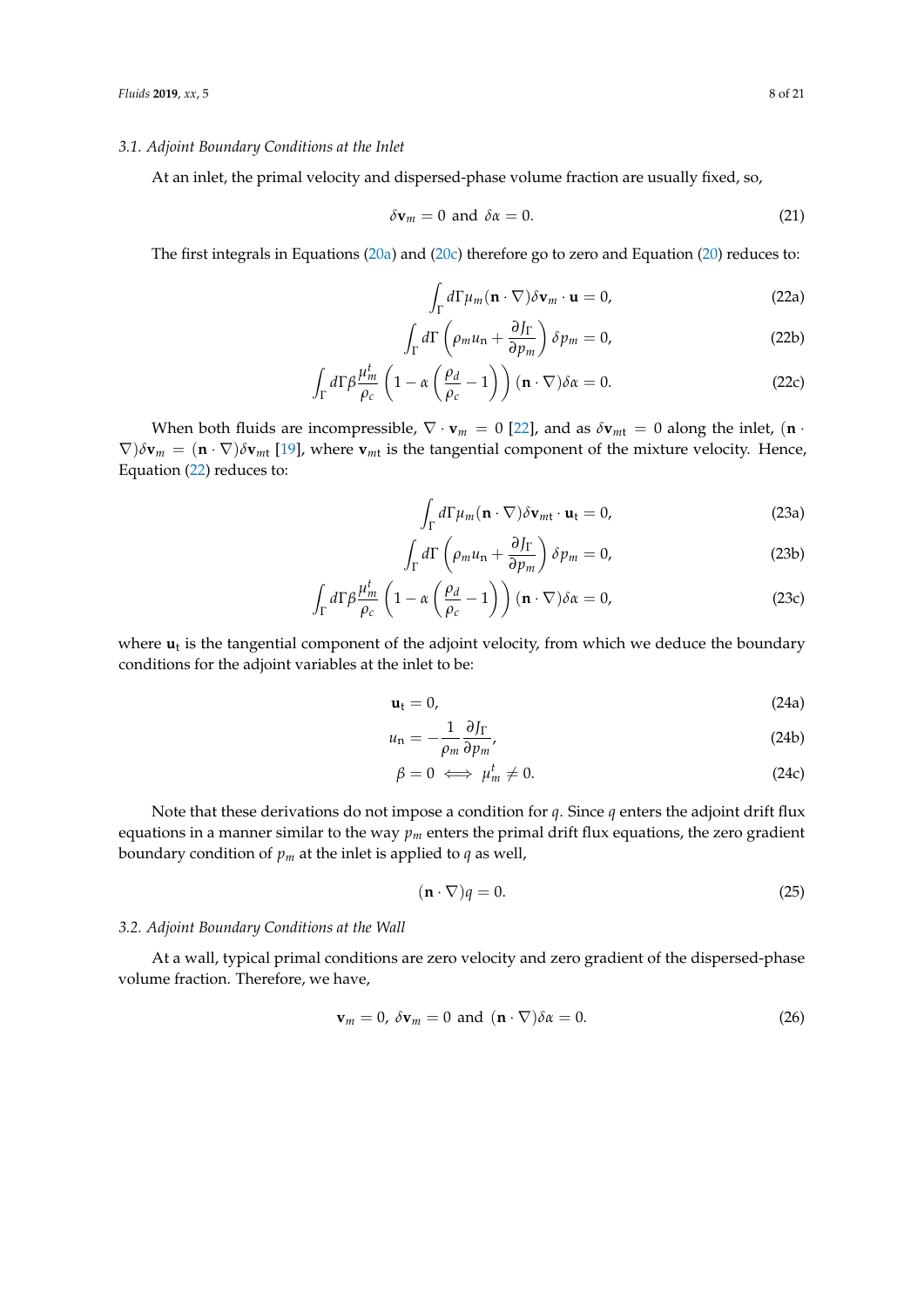*Fluids* **2019**, *xx*, 5 9 of 21

<span id="page-8-0"></span>The first integral in Equation [\(20a\)](#page-6-2) and the second integral in Equation [\(20c\)](#page-6-3) therefore go to zero and the terms in the first integral in Equation [\(20c\)](#page-6-3), containing **v***m*, go to zero. Equation [\(20\)](#page-6-4) therefore reduces to:

$$
\int_{\Gamma} d\Gamma \mu_m (\mathbf{n} \cdot \nabla) \delta \mathbf{v}_m \cdot \mathbf{u} = 0, \tag{27a}
$$

$$
\int_{\Gamma} d\Gamma \left( \rho_m u_n + \frac{\partial J_{\Gamma}}{\partial p_m} \right) \delta p_m = 0, \tag{27b}
$$

$$
\int_{\Gamma} d\Gamma \left( \left( \frac{\partial}{\partial \alpha} (\alpha \mathbf{v}_{dj}) \cdot \mathbf{n} + \frac{\mu_m^t}{\rho_c} \left( \frac{\rho_d}{\rho_c} - 1 \right) (\mathbf{n} \cdot \nabla) \alpha \right) \beta + \frac{\mu_m^t}{\rho_c} \left( 1 - \alpha \left( \frac{\rho_d}{\rho_c} - 1 \right) \right) (\mathbf{n} \cdot \nabla) \beta + C_2 + \frac{\partial J_{\Gamma}}{\partial \alpha} \right) \delta \alpha = 0.
$$
\n(27c)

As at the inlet, the primal velocity does not diverge and  $\delta \mathbf{v}_{mt} = 0$  along the wall, so Equation [\(27\)](#page-8-0) reduces to:

$$
\int_{\Gamma} d\Gamma \mu_m(\mathbf{n} \cdot \nabla) \delta \mathbf{v}_{m\mathbf{t}} \cdot \mathbf{u}_{\mathbf{t}} = 0,
$$
\n(28a)

$$
\int_{\Gamma} d\Gamma \left( \rho_m u_n + \frac{\partial J_{\Gamma}}{\partial p_m} \right) \delta p_m = 0, \tag{28b}
$$

$$
\int_{\Gamma} d\Gamma \left( \left( \frac{\partial}{\partial \alpha} (\alpha \mathbf{v}_{dj}) \cdot \mathbf{n} + \frac{\mu_m^t}{\rho_c} \left( \frac{\rho_d}{\rho_c} - 1 \right) (\mathbf{n} \cdot \nabla) \alpha \right) \beta \n+ \frac{\mu_m^t}{\rho_c} \left( 1 - \alpha \left( \frac{\rho_d}{\rho_c} - 1 \right) \right) (\mathbf{n} \cdot \nabla) \beta + C_2 + \frac{\partial J_{\Gamma}}{\partial \alpha} \right) \delta \alpha = 0,
$$
\n(28c)

from which we deduce the boundary conditions for the adjoint variables at the wall to be:

<span id="page-8-2"></span>
$$
\mathbf{u}_t = 0,\tag{29a}
$$

<span id="page-8-1"></span>
$$
u_{\rm n} = -\frac{1}{\rho_m} \frac{\partial J_{\Gamma}}{\partial p_m},\tag{29b}
$$

$$
\left(\frac{\partial}{\partial \alpha}(\alpha \mathbf{v}_{dj}) \cdot \mathbf{n} + \frac{\mu_m^t}{\rho_c} \left(\frac{\rho_d}{\rho_c} - 1\right) (\mathbf{n} \cdot \nabla) \alpha \right) \beta + \frac{\mu_m^t}{\rho_c} \left(1 - \alpha \left(\frac{\rho_d}{\rho_c} - 1\right) (\mathbf{n} \cdot \nabla) \beta = -C_2 - \frac{\partial J_\Gamma}{\partial \alpha}.
$$
\n(29c)

Equation [\(29c\)](#page-8-1) is used to determine *β* and, as at the inlet, Equation [\(25\)](#page-7-1) applies.

## *3.3. Adjoint Boundary Conditions at the Outlet*

At an outlet, typical primal conditions are zero pressure and zero gradient of velocity and dispersed-phase volume fraction. Therefore, we have,

$$
\delta p_m = 0, \ (\mathbf{n} \cdot \nabla) \delta \mathbf{v}_m = 0 \text{ and } (\mathbf{n} \cdot \nabla) \delta \alpha = 0. \tag{30}
$$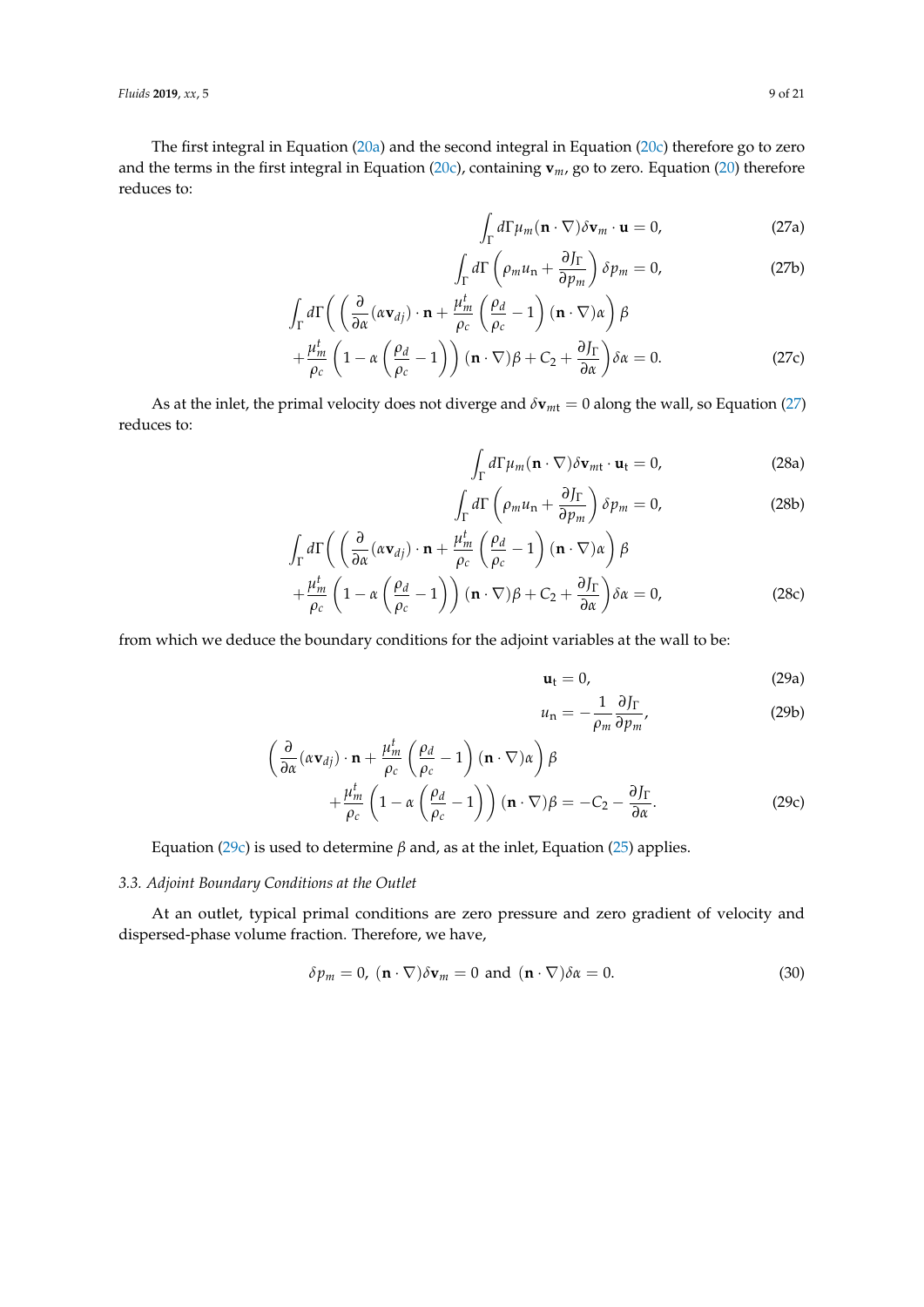The second integral in Equations [\(20a\)](#page-6-2) and [\(20c\)](#page-6-3) therefore goes to zero and, with  $\delta p_m = 0$ , Equation [\(20b\)](#page-6-5) is identically fulfilled. The remaining terms in Equation [\(20\)](#page-6-4) are the first integrals in Equations [\(20a\)](#page-6-2) and [\(20c\)](#page-6-3), which can be made to go to zero by enforcing the integrands to vanish:

$$
\mathbf{n}(\mathbf{u} \cdot \rho_m \mathbf{v}_m) + \rho_m \mathbf{v}_m \cdot \mathbf{n} \mathbf{u} + \mu_m (\mathbf{n} \cdot \nabla) \mathbf{u} - q \rho_m \mathbf{n} + \alpha \beta \mathbf{n} + \frac{\partial J_{\Gamma}}{\partial \mathbf{v}_m}
$$
  
\n
$$
-2 \frac{\partial \mu_d}{\partial \mathbf{v}_m} \mathbf{n} \cdot \mathbf{D}(\mathbf{u}) \cdot \mathbf{v}_m = 0,
$$
 (31a)  
\n
$$
\left(\mathbf{v}_m \cdot \mathbf{n} + \frac{\partial}{\partial \alpha} (\alpha \mathbf{v}_{dj}) \cdot \mathbf{n} + \frac{\mu_m^t}{\rho_c} \left(\frac{\rho_d}{\rho_c} - 1\right) (\mathbf{n} \cdot \nabla) \alpha \right) \beta
$$
  
\n
$$
+ \frac{\mu_m^t}{\rho_c} \left(1 - \alpha \left(\frac{\rho_d}{\rho_c} - 1\right) \right) (\mathbf{n} \cdot \nabla) \beta + C_1 + C_2 + \frac{\partial J_{\Gamma}}{\partial \alpha} = 0.
$$
 (31b)

Note that the term containing  $D(\mathbf{v}_m) = 0$ , because  $(\mathbf{n} \cdot \nabla) \mathbf{v}_m = 0$ . Decomposing Equation [\(31a\)](#page-9-0) into its normal and tangential components yields:

$$
\rho_m \mathbf{u} \cdot \mathbf{v}_m + \rho_m u_n \mathbf{v}_m \cdot \mathbf{n} + \mu_m (\mathbf{n} \cdot \nabla) u_n - \rho_m q + \alpha \beta + \frac{\partial J_{\Gamma}}{\partial \mathbf{v}_m \cdot \mathbf{n}} -2 \frac{\partial \mu_d}{\partial \mathbf{v}_m} \mathbf{n} \cdot \mathbf{D}(\mathbf{u}) \cdot \mathbf{v}_m \cdot \mathbf{n} = 0,
$$
 (32a)

$$
\rho_m \mathbf{v}_m \cdot \mathbf{n} \mathbf{u}_t + \mu_m (\mathbf{n} \cdot \nabla) \mathbf{u}_t + \frac{\partial J_\Gamma}{\partial \mathbf{v}_{mt}} - 2 \frac{\partial \mu_d}{\partial \mathbf{v}_m} \mathbf{n} \cdot D(\mathbf{u}) \cdot \mathbf{v}_{mt} = 0.
$$
 (32b)

Equations [\(31b\)](#page-9-1), [\(32a\)](#page-9-2) and [\(32b\)](#page-9-3) are used to determine *β*, *q* and **u**<sup>t</sup> , respectively. Since *u*<sup>n</sup> is prescribed at the inlet, the adjoint continuity equation, Equation  $(18b)$ , is used to calculate  $u_n$  at the outlet,  $\Phi_{\Gamma}$ . The boundary conditions for the adjoint variables at the outlet are summarised as:

$$
\rho_m \mathbf{v}_m \cdot \mathbf{n} \mathbf{u}_t + \mu_m (\mathbf{n} \cdot \nabla) \mathbf{u}_t - 2 \frac{\partial \mu_d}{\partial \mathbf{v}_m} \mathbf{n} \cdot D(\mathbf{u}) \cdot \mathbf{v}_{m t} = - \frac{\partial J_{\Gamma}}{\partial \mathbf{v}_{m t}},
$$
(33a)

<span id="page-9-8"></span><span id="page-9-7"></span><span id="page-9-6"></span><span id="page-9-5"></span><span id="page-9-3"></span><span id="page-9-2"></span><span id="page-9-1"></span><span id="page-9-0"></span>
$$
u_{\rm n} = \Phi_{\Gamma},\tag{33b}
$$

$$
\left(\mathbf{v}_{m} \cdot \mathbf{n} + \frac{\partial}{\partial \alpha} (\alpha \mathbf{v}_{dj}) \cdot \mathbf{n} + \frac{\mu_{m}^{t}}{\rho_{c}} \left(\frac{\rho_{d}}{\rho_{c}} - 1\right) (\mathbf{n} \cdot \nabla) \alpha \right) \beta + \frac{\mu_{m}^{t}}{\rho_{c}} \left(1 - \alpha \left(\frac{\rho_{d}}{\rho_{c}} - 1\right) \right) (\mathbf{n} \cdot \nabla) \beta = -C_{1} - C_{2} - \frac{\partial J_{\Gamma}}{\partial \alpha},
$$
(33c)

$$
\mathbf{u} \cdot \mathbf{v}_m + u_n \mathbf{v}_m \cdot \mathbf{n} + v_m (\mathbf{n} \cdot \nabla) u_n + \frac{\alpha \beta}{\rho_m} + \frac{1}{\rho_m} \frac{\partial J_{\Gamma}}{\partial \mathbf{v}_m \cdot \mathbf{n}} -\frac{2}{\rho_m} \frac{\partial \mu_d}{\partial \mathbf{v}_m} \mathbf{n} \cdot \mathbf{D}(\mathbf{u}) \cdot \mathbf{v}_m \cdot \mathbf{n} = q,
$$
 (33d)

<span id="page-9-4"></span>where  $\nu_m = \frac{\mu_m}{2}$  $\frac{P^m}{\rho_m}$  is the mixture kinematic viscosity. A summary of the boundary conditions for the adjoint variables is presented in Table [2.](#page-9-4)

**Table 2.** Adjoint boundary conditions for ducted flows.

|        | u,             | $u_{n}$        |                | и              |
|--------|----------------|----------------|----------------|----------------|
| Inlet  | zero           | Equation (24b) | zero           | zero gradient  |
| Wall   | zero           | Equation (29b) | Equation (29c) | zero gradient  |
| Outlet | Equation (33a) | Equation (33b) | Equation (33c) | Equation (33d) |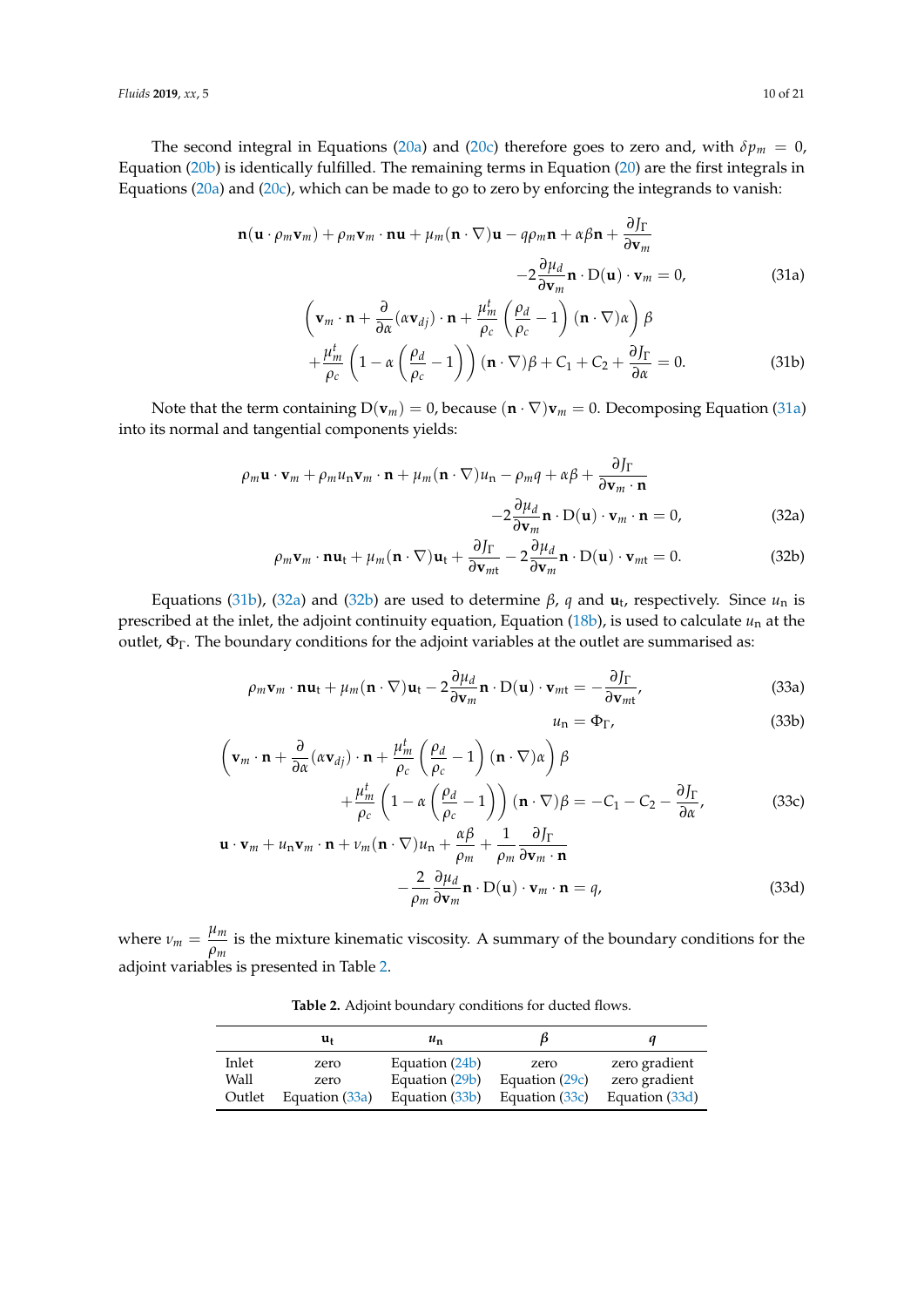#### <span id="page-10-0"></span>**4. Objective Function**

The objective function is related to the dispersed-phase mass-flow rate at the boundaries of the domain,

<span id="page-10-1"></span>
$$
J_{\Gamma} = \alpha \rho_d \mathbf{v}_d \cdot \mathbf{n},\tag{34}
$$

where *αρ<sup>d</sup>* is the dispersed-phase mass fraction and **v***<sup>d</sup>* · **n** is the dispersed-phase velocity normal to the boundary. Since the phase fraction at the inlet is specified, the objective function is defined as the mass-flow rate of solid at the outlet, and Equation [\(12\)](#page-4-2) becomes,

$$
J = \int_{\Gamma_o} J_{\Gamma_o} d\Gamma_o,
$$
\n(35)

where <sub>*o*</sub> refers to the outlet. The derivatives of the objective function, Equation [\(34\)](#page-10-1), with respect to the primal variables are:

$$
\frac{\partial J_{\Gamma}}{\partial \mathbf{v}_m \cdot \mathbf{n}} = \alpha \rho_d, \tag{36a}
$$

$$
\frac{\partial J_{\Gamma}}{\partial \mathbf{v}_{mt}} = 0, \tag{36b}
$$

$$
\frac{\partial J_{\Gamma}}{\partial \alpha} = \rho_d \left( \mathbf{v}_m + \mathbf{v}_{dj} + \alpha \frac{\partial \mathbf{v}_{dj}}{\partial \alpha} \right) \cdot \mathbf{n}, \tag{36c}
$$

$$
\frac{\partial J_{\Gamma}}{\partial p_m} = 0. \tag{36d}
$$

Derivation of Equation [\(36c\)](#page-10-2) can be found in Appendix [E.](#page-18-0) Using these derivatives, the adjoint boundary conditions at an inlet reduces to:

$$
\mathbf{u}_{t} = 0, \tag{37a}
$$

$$
u_{\rm n} = 0,\tag{37b}
$$

$$
\beta = 0 \iff \mu_m^t \neq 0,\tag{37c}
$$

$$
(\mathbf{n} \cdot \nabla)q = 0. \tag{37d}
$$

At a wall, there is no contribution from the objective function, so:

<span id="page-10-2"></span>
$$
\mathbf{u}_t = 0,\tag{38a}
$$

<span id="page-10-3"></span>
$$
u_{\rm n} = 0,\tag{38b}
$$

 $\left(\frac{\partial}{\partial \alpha}(\alpha \mathbf{v}_{dj}) \cdot \mathbf{n} + \frac{\mu_m^t}{\rho_c}\right)$ *ρc ρd*  $\left(\frac{\rho_d}{\rho_c} - 1\right) (\mathbf{n} \cdot \nabla) \alpha$ *β t*

$$
+\frac{\mu_m^t}{\rho_c}\left(1-\alpha\left(\frac{\rho_d}{\rho_c}-1\right)\right)(\mathbf{n}\cdot\nabla)\beta=0,
$$
\n(38c)

$$
(\mathbf{n} \cdot \nabla)q = 0. \tag{38d}
$$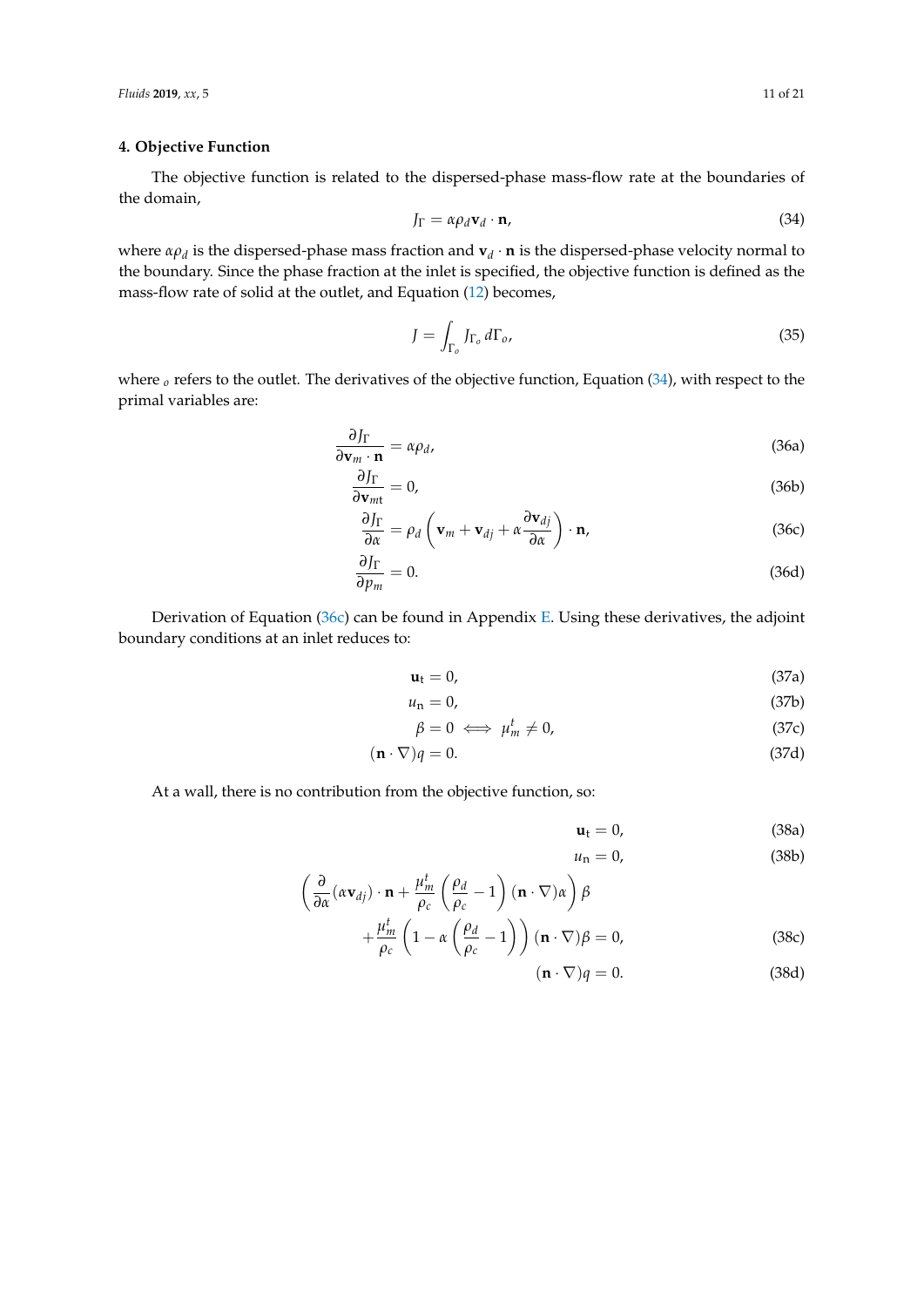Note that  $C_2 = 0$  because  $\mathbf{u} = 0$ . At an outlet, to satisfy the adjoint continuity equation, Equation [\(18b\)](#page-6-0),  $u_n = 0$ , so:

<span id="page-11-5"></span>
$$
\mathbf{v}_m \cdot \mathbf{n} \mathbf{u}_t + \nu_m (\mathbf{n} \cdot \nabla) \mathbf{u}_t - \frac{2}{\rho_m} \frac{\partial \mu_d}{\partial \mathbf{v}_m} \mathbf{n} \cdot D(\mathbf{u}) \cdot \mathbf{v}_{mt} = 0, \qquad (39a)
$$

<span id="page-11-4"></span><span id="page-11-3"></span><span id="page-11-2"></span> $u_n = 0,$  (39b)

$$
\left(\mathbf{v}_{m} \cdot \mathbf{n} + \frac{\partial}{\partial \alpha}(\alpha \mathbf{v}_{dj}) \cdot \mathbf{n} + \frac{\mu_{m}^{t}}{\rho_{c}} \left(\frac{\rho_{d}}{\rho_{c}} - 1\right) (\mathbf{n} \cdot \nabla) \alpha \right) \beta
$$
\n
$$
\mu_{m}^{t} \left(1 - \alpha \left(\frac{\rho_{d}}{\rho_{c}} - 1\right) (\mathbf{n} \cdot \nabla) \beta - \alpha \right) \delta \Gamma
$$
\n(29a)

$$
+\frac{\mu_m^t}{\rho_c} \left(1 - \alpha \left(\frac{\rho_d}{\rho_c} - 1\right)\right) (\mathbf{n} \cdot \nabla)\beta = -C_1 - \frac{\partial J_\Gamma}{\partial \alpha},\qquad(39c)
$$

$$
\mathbf{u} \cdot \mathbf{v}_m + \nu_m (\mathbf{n} \cdot \nabla) u_n + \frac{\alpha \beta}{\rho_m} + \frac{1}{\rho_m} \frac{\partial J_{\Gamma}}{\partial \mathbf{v}_m \cdot \mathbf{n}} - \frac{2}{\rho_m} \frac{\partial \mu_d}{\partial \mathbf{v}_m} \mathbf{n} \cdot \mathbf{D}(\mathbf{u}) \cdot \mathbf{v}_m \cdot \mathbf{n} = q. \tag{39d}
$$

<span id="page-11-1"></span>Note that  $C_2 = 0$  because  $u_n = 0$  and  $D(\mathbf{v}_m) = 0$  when  $(\mathbf{n} \cdot \nabla)\mathbf{v}_m = 0$ . A summary of the adjoint boundary conditions, using the objective function defined in Equation [\(34\)](#page-10-1), is presented in Table [3.](#page-11-1)

**Table 3.** Adjoint boundary conditions, using objective function Equation [\(34\)](#page-10-1).

|        | u+             | $u_{\mathbf{n}}$ |                  |                |
|--------|----------------|------------------|------------------|----------------|
| Inlet  | zero           | zero             | zero             | zero gradient  |
| Wall   | zero           | zero             | Equation (38c)   | zero gradient  |
| Outlet | Equation (39a) | zero             | Equation $(39c)$ | Equation (39d) |

#### <span id="page-11-0"></span>**5. Settling Velocity**

The equations thus far have been derived for the most general case in which the settling (drift) velocity has not been specified. Of course the settling velocity is key to the behaviour of the drift flux model, and incorporates much of the physics of the multiphase system. Here we will derive the appropriate additional equations for two common settling velocity models, vis. the Dahl [\[23\]](#page-20-1) and Takacs [\[24\]](#page-20-2) models.

#### *5.1. Dahl Model*

In this formulation  $\mathbf{v}_{di}$  is modelled using,

$$
\mathbf{v}_{dj} = \mathbf{v}_0 10^{-k\alpha},\tag{40}
$$

where  $\mathbf{v}_0$  is the maximum theoretical settling velocity and *k* is a settling parameter, and its partial derivative with respect to *α* is given by,

$$
\frac{\partial \mathbf{v}_{dj}}{\partial \alpha} = -k \ln 10 \, \mathbf{v}_{dj}.\tag{41}
$$

## *5.2. Takacs Model*

In this formulation  $\mathbf{v}_{di}$  is modelled using,

$$
\mathbf{v}_{dj} = \mathbf{v}_0 \left( e^{-a(\alpha - \alpha_r)} - e^{-a_1(\alpha - \alpha_r)} \right), \tag{42a}
$$

$$
\mathbf{0}\leqslant \mathbf{v}_{dj}\leqslant \mathbf{v}_{00},\tag{42b}
$$

where:

- *a* is the hindered settling parameter,
- $a_1$  is the flocculent settling parameter,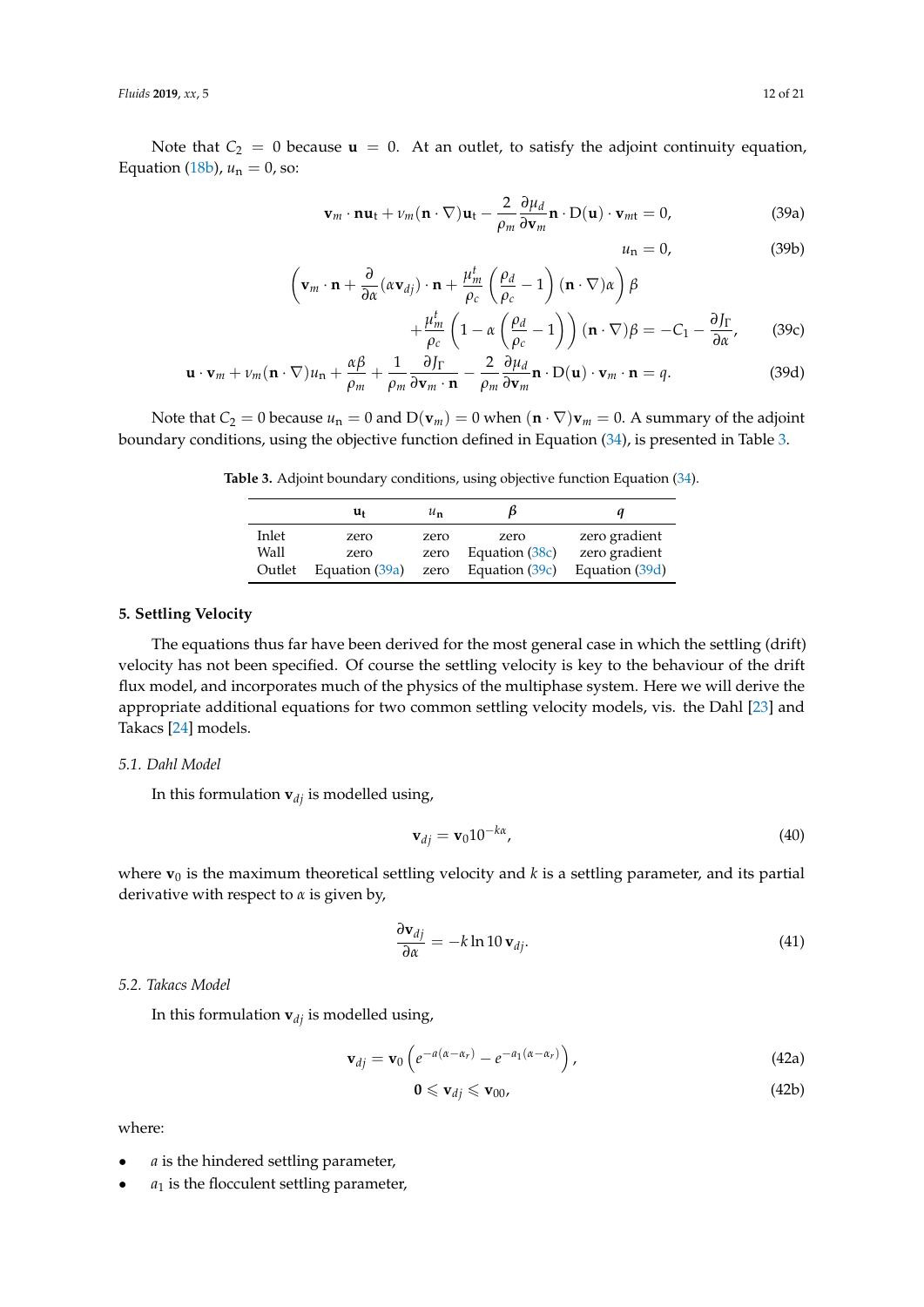- *α<sup>r</sup>* is the volume fraction of non-settleable solids at the inlet and
- $v_{00}$  is the maximum practical settling velocity,

and its partial derivative with respect to *α* is given by,

$$
\frac{\partial \mathbf{v}_{dj}}{\partial \alpha} = \mathbf{v}_0 \left( -ae^{-a(\alpha - \alpha_r)} + a_1 e^{-a_1(\alpha - \alpha_r)} \right). \tag{43}
$$

For both models the partial derivative of  $\alpha \mathbf{v}_{di}$  with respect to  $\alpha$  is given by,

$$
\frac{\partial}{\partial \alpha}(\alpha \mathbf{v}_{dj}) = \mathbf{v}_{dj} + \alpha \frac{\partial \mathbf{v}_{dj}}{\partial \alpha}.
$$
 (44)

#### <span id="page-12-0"></span>**6. Conclusions**

In this paper we have derived, for the first time, the adjoint equations based on the drift flux model for dispersed multiphase flow. In addition to the adjoint drift flux equations themselves we have presented the adjoint boundary conditions for the common boundary conditions (Inlet, Outlet, Wall), as well as a treatment of the generic objective function, and specific formulations corresponding to the common settling velocity models proposed by Dahl [\[23\]](#page-20-1) and Takacs [\[24\]](#page-20-2). From these elements a full adjoint set of equations can be derived for any specific ducted flow problem, and of course implemented in an appropriate numerical code. This of course also presents many, largely numerical and coding, challenges, and this will be the subject of subsequent papers.

**Author Contributions:** Formal analysis, S.G.; Funding acquisition, D.J.; Investigation, S.G. and G.R.T.; Methodology,D.J.; Project administration, G.R.T.; Writing–original draft, S.G.; Writing–review and editing, D.J. and G.R.T. All authors have read and agreed to the published version of the manuscript.

**Funding:** This research was funded by the STREAM CDT under grant number EP/L015412/1 and InnovateUK under KTP grant KTP010621.

**Conflicts of Interest:** There is no conflict of interest for Hydro International Ltd. in the publication of the paper. Hydro International holds interests in the implementation and application of the methods discussed in the paper for specific scenarios and geometries, but this work will remain private and unpublished.

#### <span id="page-12-1"></span>**Appendix A. Derivation of Equation [\(10a\)](#page-3-1)**

The variation of  $(R_1, R_2, R_3)^T$  with respect to  $\mathbf{v}_m$  is calculated as,

$$
\delta_{\mathbf{v}_m}(R_1, R_2, R_3)^T = \delta_{\mathbf{v}_m} \left( (\mathbf{v}_m \cdot \nabla)(\rho_m \mathbf{v}_m) + \nabla(\rho_m p_m) - \nabla \cdot (2\mu_m D(\mathbf{v}_m)) \right. \\ \left. + \nabla \cdot \left( \frac{\alpha}{1 - \alpha} \frac{\rho_c \rho_d}{\rho_m} \mathbf{v}_{dj} \mathbf{v}_{dj} \right) - \rho_m \mathbf{g} + \aleph \rho_m \mathbf{v}_m \right) \\ = (\delta \mathbf{v}_m \cdot \nabla)(\rho_m \mathbf{v}_m) + (\mathbf{v}_m \cdot \nabla)(\rho_m \delta \mathbf{v}_m) - \nabla \cdot (2\mu_m D(\delta \mathbf{v}_m)) \\ - \nabla \cdot (2\delta_{\mathbf{v}_m} \mu_m D(\mathbf{v}_m)) + \aleph \rho_m \delta \mathbf{v}_m \cdot \mathbf{r} \tag{A1}
$$

As stated above,  $\mu_m$  is defined as the sum of the continuum, dispersed-phase and mixture turbulent viscosities,

$$
\mu_m = \mu_c + \mu_d + \mu_m^t,\tag{A2}
$$

where  $\mu_c$  is constant,  $\mu_d$  is a function of  $\mathbf{v}_m$  and  $\alpha$ , and  $\mu_m^t$  is obtained from turbulence modelling. Equation  $(A1)$  can now be rewritten as,

$$
\delta_{\mathbf{v}_m}(R_1, R_2, R_3)^T = (\delta \mathbf{v}_m \cdot \nabla)(\rho_m \mathbf{v}_m) + (\mathbf{v}_m \cdot \nabla)(\rho_m \delta \mathbf{v}_m) - \nabla \cdot (2\mu_m \mathbf{D}(\delta \mathbf{v}_m)) - \nabla \cdot (2\delta_{\mathbf{v}_m} \mu_d \mathbf{D}(\mathbf{v}_m)) + \aleph \rho_m \delta \mathbf{v}_m,
$$
\n(A3)

where  $\delta_{\mathbf{v}_m}\mu_m^t$  has been neglected.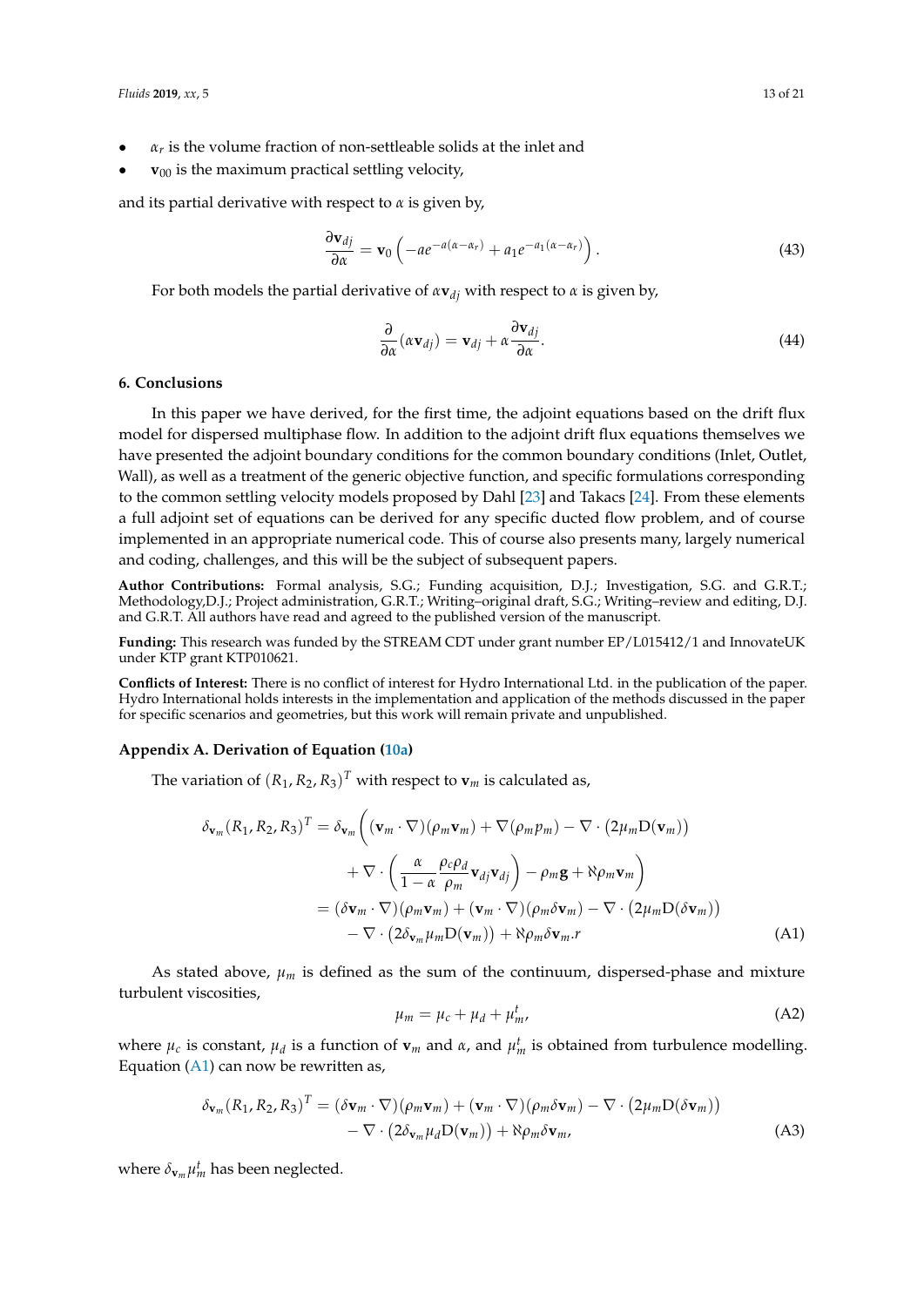## **Appendix B. Derivation of Equation [\(10g\)](#page-3-2)**

The variation of  $(R_1, R_2, R_3)^T$  with respect to  $\alpha$  is calculated as,

$$
\delta_{\alpha}(R_1, R_2, R_3)^T = \delta_{\alpha}\left((\mathbf{v}_m \cdot \nabla)(\rho_m \mathbf{v}_m) + \nabla(\rho_m p_m) - \nabla \cdot (2\mu_m D(\mathbf{v}_m))\right) \n+ \nabla \cdot \left(\frac{\alpha}{1 - \alpha} \frac{\rho_c \rho_d}{\rho_m} \mathbf{v}_{dj} \mathbf{v}_{dj}\right) - \rho_m \mathbf{g} + \aleph \rho_m \mathbf{v}_m\right) \n= \delta_{\alpha}\left((\mathbf{v}_m \cdot \nabla)(\rho_m \mathbf{v}_m)\right) + \delta_{\alpha} \nabla(\rho_m p_m) - \delta_{\alpha} \nabla \cdot (2\mu_m D(\mathbf{v}_m)) \n+ \delta_{\alpha} \nabla \cdot \mathbf{A} + \delta_{\alpha}(\rho_m(\aleph \mathbf{v}_m - \mathbf{g})),
$$
\n(A4)

where

$$
A = \frac{\alpha}{1 - \alpha} \frac{\rho_c \rho_d}{\rho_m} \mathbf{v}_{dj} \mathbf{v}_{dj}
$$
 (A5)

and

$$
\rho_m = \alpha \rho_d + (1 - \alpha) \rho_c
$$
  
=  $(1 - \alpha) \rho_c \left( 1 + \frac{\alpha}{1 - \alpha} \frac{\rho_d}{\rho_c} \right).$  (A6)

Substituting Equation  $(A6)$  into Equation  $(A5)$  and rewriting the parentheses as binomial expansions,

$$
A = \alpha (1 - \alpha)^{-1} \rho_c \rho_d \frac{(1 - \alpha)^{-1}}{\rho_c} \left( 1 + \frac{\alpha}{1 - \alpha} \frac{\rho_d}{\rho_c} \right)^{-1} \mathbf{v}_{dj} \mathbf{v}_{dj}
$$
  
=  $\alpha \rho_d \left( 1 + \alpha \left( 2 - \frac{1}{1 - \alpha} \frac{\rho_d}{\rho_c} \right) + \cdots \right) \mathbf{v}_{dj} \mathbf{v}_{dj}.$  (A7)

As  $\alpha \ll 1$  and  $\rho_d \approx 2\rho_c \implies \left| 2 - \frac{1}{1-\alpha} \frac{\rho_d}{\rho_c} \right|$ *ρc*  $\vert$  < 1 and ignoring terms containing squared and higher powers of *α*,

$$
A \approx \alpha \rho_d \mathbf{v}_{dj} \mathbf{v}_{dj}.
$$
 (A8)

Substituting Equations [\(A2\)](#page-2-4) and [\(A8\)](#page-3-5) into Equation [\(A4\)](#page-2-5),

$$
\delta_{\alpha}(R_1, R_2, R_3)^T \approx (\rho_d - \rho_c)((\mathbf{v}_m \cdot \nabla)(\delta \alpha \mathbf{v}_m) + \nabla (\delta \alpha p_m) + \delta \alpha (\aleph \mathbf{v}_m - \mathbf{g})) \n- \nabla \cdot (2 \delta_{\alpha} \mu_d \mathbf{D}(\mathbf{v}_m)) + \nabla \cdot \delta_{\alpha} (\alpha \rho_d \mathbf{v}_{dj} \mathbf{v}_{dj}),
$$
\n(A9)

where  $\delta_{\alpha} \mu_m^t$  has been neglected.

## <span id="page-13-0"></span>**Appendix C. Derivation of Equation [\(10i\)](#page-3-3)**

Similarly, the variation of  $R_5$  with respect to  $\alpha$  is calculated as,

$$
\delta_{\alpha} R_{5} = \delta_{\alpha} \left( \nabla \cdot (\alpha \mathbf{v}_{m}) + \nabla \cdot \left( \frac{\alpha \rho_{c}}{\rho_{m}} \mathbf{v}_{dj} \right) - \nabla \cdot (K \nabla \alpha) \right)
$$
  
=  $\delta_{\alpha} \nabla \cdot (\alpha \mathbf{v}_{m}) + \delta_{\alpha} \nabla \cdot \mathbf{B} - \delta_{\alpha} \nabla \cdot (K \nabla \alpha),$  (A10)

where

$$
B = \frac{\alpha \rho_c}{\rho_m} \mathbf{v}_{dj}.
$$
 (A11)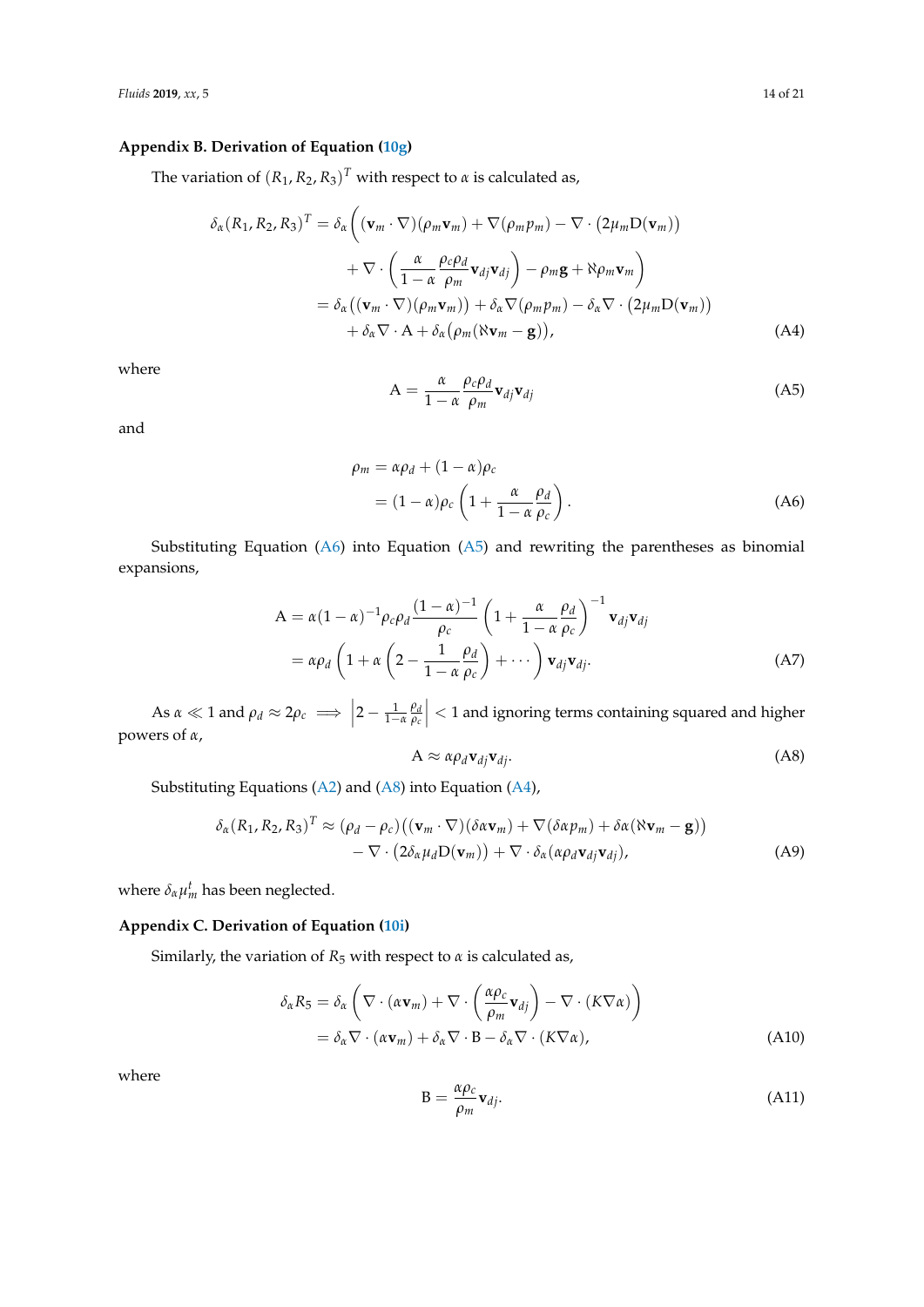Substituting Equation  $(A6)$  into Equation  $(A11)$  and rewriting the parentheses as binomial expansions,

$$
B = \alpha \rho_c \frac{(1 - \alpha)^{-1}}{\rho_c} \left( 1 + \frac{\alpha}{1 - \alpha} \frac{\rho_d}{\rho_c} \right)^{-1} \mathbf{v}_{dj}
$$
  
=  $\alpha \left( 1 + \alpha \left( 1 - \frac{1}{1 - \alpha} \frac{\rho_d}{\rho_c} \right) + \cdots \right) \mathbf{v}_{dj}.$  (A12)

As  $\alpha \ll 1$  and  $\rho_d \approx 2\rho_c \implies \left|1 - \frac{1}{1-\alpha} \frac{\rho_d}{\rho_c}\right|$ *ρc*  $\vert$  < 2 and ignoring terms containing squared and higher powers of *α*,

$$
B \approx \alpha \mathbf{v}_{dj}.\tag{A13}
$$

As stated above, *K* is defined as the mixture eddy diffusivity,

$$
\nu_m^t = \frac{\mu_m^t}{\rho_m}.\tag{A14}
$$

From Equation [\(A6\)](#page-2-2),  $\frac{1}{\rho_m}$  can be written as,

$$
\frac{1}{\rho_m} = \frac{1}{\rho_c} (1 - \alpha)^{-1} \left( 1 + \frac{\alpha}{1 - \alpha} \frac{\rho_d}{\rho_c} \right)^{-1}
$$

$$
= \frac{1}{\rho_c} \left( 1 + \alpha \left( 1 - \frac{\rho_d}{\rho_c} \right) \right), \tag{A15}
$$

ignoring terms containing squared and higher powers of *α*.

Substituting Equations [\(A14\)](#page-5-3) and [\(A15\)](#page-5-4) into the term containing *K* in Equation [\(A10\)](#page-3-6),

$$
\delta_{\alpha} \nabla \cdot (K \nabla \alpha) = \delta_{\alpha} \nabla \cdot \left(\frac{\mu_{m}^{t}}{\rho_{m}} \nabla \alpha\right)
$$
  
\n
$$
= \delta_{\alpha} \nabla \cdot \left(\frac{\mu_{m}^{t}}{\rho_{c}} \left(1 + \alpha \left(1 - \frac{\rho_{d}}{\rho_{c}}\right)\right) \nabla \alpha\right)
$$
  
\n
$$
= \nabla \cdot \left(\frac{\mu_{m}^{t}}{\rho_{c}} \left(1 + (\alpha + \delta \alpha) \left(1 - \frac{\rho_{d}}{\rho_{c}}\right)\right) \nabla (\alpha + \delta \alpha)\right)
$$
  
\n
$$
- \nabla \cdot \left(\frac{\mu_{m}^{t}}{\rho_{c}} \left(1 + \alpha \left(1 - \frac{\rho_{d}}{\rho_{c}}\right)\right) \nabla \alpha\right)
$$
  
\n
$$
= \nabla \cdot \left(\frac{\mu_{m}^{t}}{\rho_{c}} \delta \alpha \left(1 - \frac{\rho_{d}}{\rho_{c}}\right) \nabla \alpha\right) + \nabla \cdot \left(\frac{\mu_{m}^{t}}{\rho_{c}} \nabla \delta \alpha\right)
$$
  
\n
$$
+ \nabla \cdot \left(\frac{\mu_{m}^{t}}{\rho_{c}} \alpha \left(1 - \frac{\rho_{d}}{\rho_{c}}\right) \nabla \delta \alpha\right),
$$
\n(M16)

ignoring the term containing *δα*∇*δα*, because when substitued into Equation [\(9\)](#page-3-4) becomes terms containing squared powers of *δα*. Equation [\(A10\)](#page-3-6) now becomes,

$$
\delta_{\alpha} R_{5} \approx \nabla \cdot (\delta \alpha \mathbf{v}_{m}) + \nabla \cdot \delta_{\alpha} (\alpha \mathbf{v}_{dj}) - \nabla \cdot \left(\frac{\mu_{m}^{t}}{\rho_{c}} \nabla \delta \alpha\right) + \frac{\mu_{m}^{t}}{\rho_{c}} \left(\frac{\rho_{d}}{\rho_{c}} - 1\right) \nabla \cdot (\delta \alpha \nabla \alpha) + \frac{\mu_{m}^{t}}{\rho_{c}} \left(\frac{\rho_{d}}{\rho_{c}} - 1\right) \nabla \cdot (\alpha \nabla \delta \alpha),
$$
(A17)

where  $\delta_{\alpha} \mu_m^t$  has been neglected.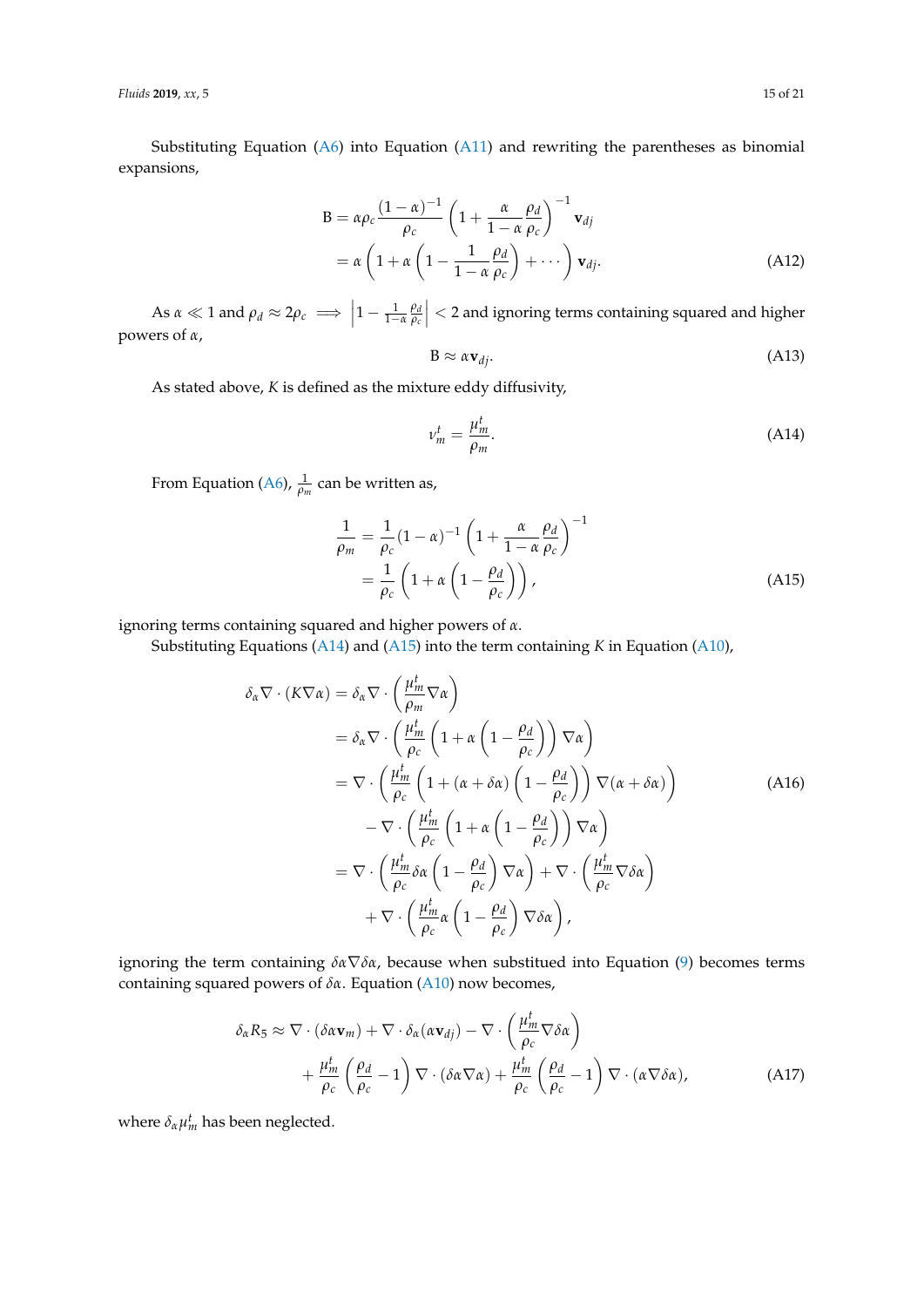## <span id="page-15-0"></span>**Appendix D. Derivation of Equation [\(13\)](#page-4-1)**

Decomposing the objective function into contributions from the boundary and interior of the domain, according to Equation [\(12\)](#page-4-2), the terms in Equation [\(11\)](#page-4-0) can be written as follows. The variations of the objective function can be written as,

$$
\delta_{\mathbf{v}_m} J = \int_{\Gamma} d\Gamma \, \frac{\partial J_{\Gamma}}{\partial \mathbf{v}_m} \cdot \delta \mathbf{v}_m + \int_{\Omega} d\Omega \, \frac{\partial J_{\Omega}}{\partial \mathbf{v}_m} \cdot \delta \mathbf{v}_m, \tag{A18}
$$

$$
\delta_{p_m} J = \int_{\Gamma} d\Gamma \, \frac{\partial J_{\Gamma}}{\partial p_m} \delta p_m + \int_{\Omega} d\Omega \, \frac{\partial J_{\Omega}}{\partial p_m} \delta p_m \tag{A19}
$$

and

$$
\delta_{\alpha}J = \int_{\Gamma} d\Gamma \, \frac{\partial J_{\Gamma}}{\partial \alpha} \delta \alpha + \int_{\Omega} d\Omega \, \frac{\partial J_{\Omega}}{\partial \alpha} \delta \alpha. \tag{A20}
$$

Applying the product rule, divergence theorem and continuity equation, and using the Einstein notation for clarity, the terms containing  $\mathbf{u}$ ,  $\mathbf{v}_m$  and  $\nabla$  can be written as,

$$
\int_{\Omega} d\Omega \mathbf{u} \cdot (\delta \mathbf{v}_{m} \cdot \nabla) (\rho_{m} \mathbf{v}_{m}) = \int_{\Omega} d\Omega u_{k} \delta v_{mi} \frac{\partial}{\partial x_{i}} (\rho_{mk} v_{mk})
$$
\n
$$
= \int_{\Omega} d\Omega \frac{\partial}{\partial x_{i}} (u_{k} \rho_{mk} v_{mk} \delta v_{mi}) - \int_{\Omega} d\Omega \rho_{mk} v_{mk} \frac{\partial (u_{k} \delta v_{mi})}{\partial x_{i}}
$$
\n
$$
= \int_{\Gamma} d\Gamma \mathbf{n}_{i} u_{k} \rho_{mk} v_{mk} \delta v_{mi} - \int_{\Omega} d\Omega \rho_{mk} v_{mk} \delta v_{mi} \frac{\partial u_{k}}{\partial x_{i}}
$$
\n
$$
- \int_{\Omega} d\Omega \rho_{mk} v_{mk} u_{k} \frac{\partial \delta v_{mi}}{\partial x_{i}}
$$
\n
$$
= \int_{\Gamma} d\Gamma \mathbf{n} (\mathbf{u} \cdot \rho_{m} \mathbf{v}_{m}) \cdot \delta \mathbf{v}_{m} - \int_{\Omega} d\Omega \nabla \mathbf{u} \cdot (\rho_{m} \mathbf{v}_{m}) \cdot \delta \mathbf{v}_{m},
$$
\n(A21)

$$
\int_{\Omega} d\Omega \mathbf{u} \cdot (\mathbf{v}_{m} \cdot \nabla) \rho_{m} \delta \mathbf{v}_{m} = \int_{\Omega} d\Omega u_{k} v_{mi} \frac{\partial}{\partial x_{i}} (\rho_{mk} \delta v_{mk})
$$
\n
$$
= \int_{\Omega} d\Omega \frac{\partial}{\partial x_{i}} (u_{k} v_{mi} \rho_{mk} \delta v_{mk}) - \int_{\Omega} d\Omega \rho_{mk} \delta v_{mk} \frac{\partial}{\partial x_{i}} (u_{k} v_{mi})
$$
\n
$$
= \int_{\Gamma} d\Gamma \mathbf{n}_{i} u_{k} v_{mi} \rho_{mk} \delta v_{mk} - \int_{\Omega} d\Omega \rho_{mk} \delta v_{mk} v_{mi} \frac{\partial u_{k}}{\partial x_{i}}
$$
\n
$$
- \int_{\Omega} d\Omega \rho_{mk} \delta v_{mk} u_{k} \frac{\partial v_{mi}}{\partial x_{i}}
$$
\n
$$
= \int_{\Gamma} d\Gamma \mathbf{u} (\rho_{m} \mathbf{v}_{m} \cdot \mathbf{n}) \cdot \delta \mathbf{v}_{m} - \int_{\Omega} d\Omega (\rho_{m} \mathbf{v}_{m} \cdot \nabla) \mathbf{u} \cdot \delta \mathbf{v}_{m}
$$
\n(A22)

and

$$
\int_{\Omega} d\Omega \mathbf{u} \cdot (\mathbf{v}_{m} \cdot \nabla)(\delta \alpha \mathbf{v}_{m}) = \int_{\Omega} d\Omega u_{k} v_{mi} \frac{\partial}{\partial x_{i}} (\delta \alpha_{k} v_{mk})
$$
\n
$$
= \int_{\Omega} d\Omega \frac{\partial}{\partial x_{i}} (u_{k} v_{mi} \delta \alpha_{k} v_{mk}) - \int_{\Omega} d\Omega \delta \alpha_{k} v_{mk} \frac{\partial}{\partial x_{i}} (u_{k} v_{mi})
$$
\n
$$
= \int_{\Gamma} d\Gamma \mathbf{n}_{i} u_{k} v_{mi} \delta \alpha_{k} v_{mk} - \int_{\Omega} d\Omega \delta \alpha_{k} v_{mk} v_{mi} \frac{\partial u_{k}}{\partial x_{i}}
$$
\n
$$
- \int_{\Omega} d\Omega \delta \alpha_{k} v_{mk} u_{k} \frac{\partial v_{mi}}{\partial x_{i}}
$$
\n
$$
= \int_{\Gamma} d\Gamma \mathbf{u} (\mathbf{v}_{m} \cdot \mathbf{n}) \cdot \mathbf{v}_{m} \delta \alpha - \int_{\Omega} d\Omega (\mathbf{v}_{m} \cdot \nabla) \mathbf{u} \cdot \mathbf{v}_{m} \delta \alpha.
$$
\n(A23)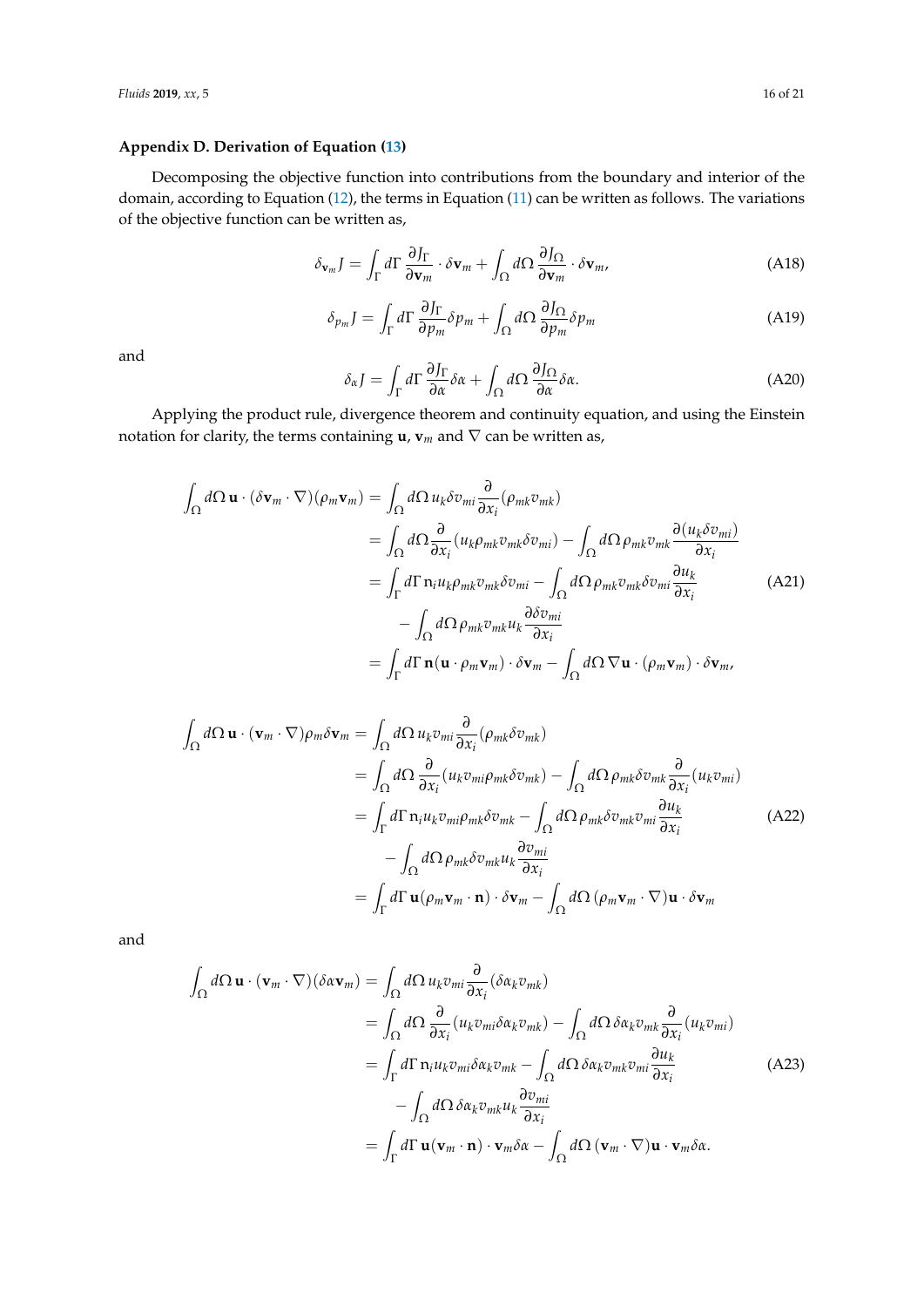*Fluids* **2019**, *xx*, 5 17 of 21

Applying the tensor-vector identity [\[25\]](#page-20-3), the divergence theorem and a property of the colon product, demonstrated below,

$$
\nabla \mathbf{u} : D(\delta \mathbf{v}_m) = \nabla \mathbf{u} : \frac{1}{2} \left( \nabla \delta \mathbf{v}_m + (\nabla \delta \mathbf{v}_m)^T \right)
$$
  
\n
$$
= \frac{1}{2} \left( \nabla \mathbf{u} : \nabla \delta \mathbf{v}_m + \nabla \mathbf{u} : (\nabla \delta \mathbf{v}_m)^T \right)
$$
  
\n
$$
= \frac{1}{2} \left( \nabla \mathbf{u} : \nabla \delta \mathbf{v}_m + (\nabla \mathbf{u})^T : \nabla \delta \mathbf{v}_m \right)
$$
  
\n
$$
= \frac{1}{2} \left( \nabla \mathbf{u} + (\nabla \mathbf{u})^T \right) : \nabla \delta \mathbf{v}_m
$$
  
\n
$$
= D(\mathbf{u}) : \nabla \delta \mathbf{v}_m,
$$
 (A24)

the term containing  $\mu_m$  can be written as,

$$
\int_{\Omega} d\Omega \mathbf{u} \cdot \nabla \cdot (2\mu_m \mathbf{D}(\delta \mathbf{v}_m)) = \int_{\Omega} d\Omega \nabla \cdot (2\mu_m \mathbf{D}(\delta \mathbf{v}_m) \cdot \mathbf{u}) - \int_{\Omega} d\Omega \nabla \mathbf{u} : 2\mu_m \mathbf{D}(\delta \mathbf{v}_m)
$$
\n
$$
= \int_{\Gamma} d\Gamma 2\mu_m \mathbf{n} \cdot \mathbf{D}(\delta \mathbf{v}_m) \cdot \mathbf{u} - \int_{\Omega} d\Omega 2\mu_m \mathbf{D}(\mathbf{u}) : \nabla \delta \mathbf{v}_m
$$
\n
$$
= \int_{\Gamma} d\Gamma 2\mu_m \mathbf{n} \cdot \mathbf{D}(\delta \mathbf{v}_m) \cdot \mathbf{u} - \int_{\Omega} d\Omega \nabla \cdot (2\mu_m \mathbf{D}(\mathbf{u}) \cdot \delta \mathbf{v}_m)
$$
\n
$$
+ \int_{\Omega} d\Omega \nabla \cdot (2\mu_m \mathbf{D}(\mathbf{u})) \cdot \delta \mathbf{v}_m
$$
\n
$$
= \int_{\Gamma} d\Gamma 2\mu_m \mathbf{n} \cdot \mathbf{D}(\delta \mathbf{v}_m) \cdot \mathbf{u} - \int_{\Gamma} d\Gamma 2\mu_m \mathbf{n} \cdot \mathbf{D}(\mathbf{u}) \cdot \delta \mathbf{v}_m
$$
\n
$$
+ \int_{\Omega} d\Omega \nabla \cdot (2\mu_m \mathbf{D}(\mathbf{u})) \cdot \delta \mathbf{v}_m.
$$
\n(A25)

Similarly, the terms containing  $\mu_d$  can be written as,

$$
\int_{\Omega} d\Omega \mathbf{u} \cdot \nabla \cdot (\delta_{\alpha} \mu_{d} \mathbf{D}(\mathbf{v}_{m})) = \int_{\Gamma} d\Gamma \, \delta_{\alpha} \mu_{d} \mathbf{n} \cdot \mathbf{D}(\mathbf{v}_{m}) \cdot \mathbf{u} - \int_{\Gamma} d\Gamma \, \delta_{\alpha} \mu_{d} \mathbf{n} \cdot \mathbf{D}(\mathbf{u}) \cdot \mathbf{v}_{m} + \int_{\Omega} d\Omega \, \nabla \cdot (\delta_{\alpha} \mu_{d} \mathbf{D}(\mathbf{u})) \cdot \mathbf{v}_{m}
$$
\n(A26)

and

$$
\int_{\Omega} d\Omega \mathbf{u} \cdot \nabla \cdot (\delta_{\mathbf{v}_m} \mu_d \mathbf{D}(\mathbf{v}_m)) = \int_{\Gamma} d\Gamma \, \delta_{\mathbf{v}_m} \mu_d \mathbf{n} \cdot \mathbf{D}(\mathbf{v}_m) \cdot \mathbf{u} - \int_{\Gamma} d\Gamma \, \delta_{\mathbf{v}_m} \mu_d \mathbf{n} \cdot \mathbf{D}(\mathbf{u}) \cdot \mathbf{v}_m
$$
\n
$$
+ \int_{\Omega} d\Omega \, \nabla \cdot (\delta_{\mathbf{v}_m} \mu_d \mathbf{D}(\mathbf{u})) \cdot \mathbf{v}_m. \tag{A27}
$$

Applying the product rule and divergence theorem, the remaining terms in Equation [\(11\)](#page-4-0) can be written as,

$$
\int_{\Omega} d\Omega \, q \nabla \cdot (\rho_m \delta \mathbf{v}_m) = \int_{\Omega} d\Omega \, \nabla \cdot (q \rho_m \delta \mathbf{v}_m) - \int_{\Omega} d\Omega \, \nabla q \cdot \rho_m \delta \mathbf{v}_m
$$
\n
$$
= \int_{\Gamma} d\Gamma \, q \rho_m \mathbf{n} \cdot \delta \mathbf{v}_m - \int_{\Omega} d\Omega \, \rho_m \nabla q \cdot \delta \mathbf{v}_m, \tag{A28}
$$

$$
\int_{\Omega} d\Omega \beta \nabla \cdot (\alpha \delta \mathbf{v}_{m}) = \int_{\Omega} d\Omega \nabla \cdot (\beta \alpha \delta \mathbf{v}_{m}) - \int_{\Omega} d\Omega \nabla \beta \cdot \alpha \delta \mathbf{v}_{m}
$$
\n
$$
= \int_{\Gamma} d\Gamma \alpha \beta \mathbf{n} \cdot \delta \mathbf{v}_{m} - \int_{\Omega} d\Omega \alpha \nabla \beta \cdot \delta \mathbf{v}_{m}, \tag{A29}
$$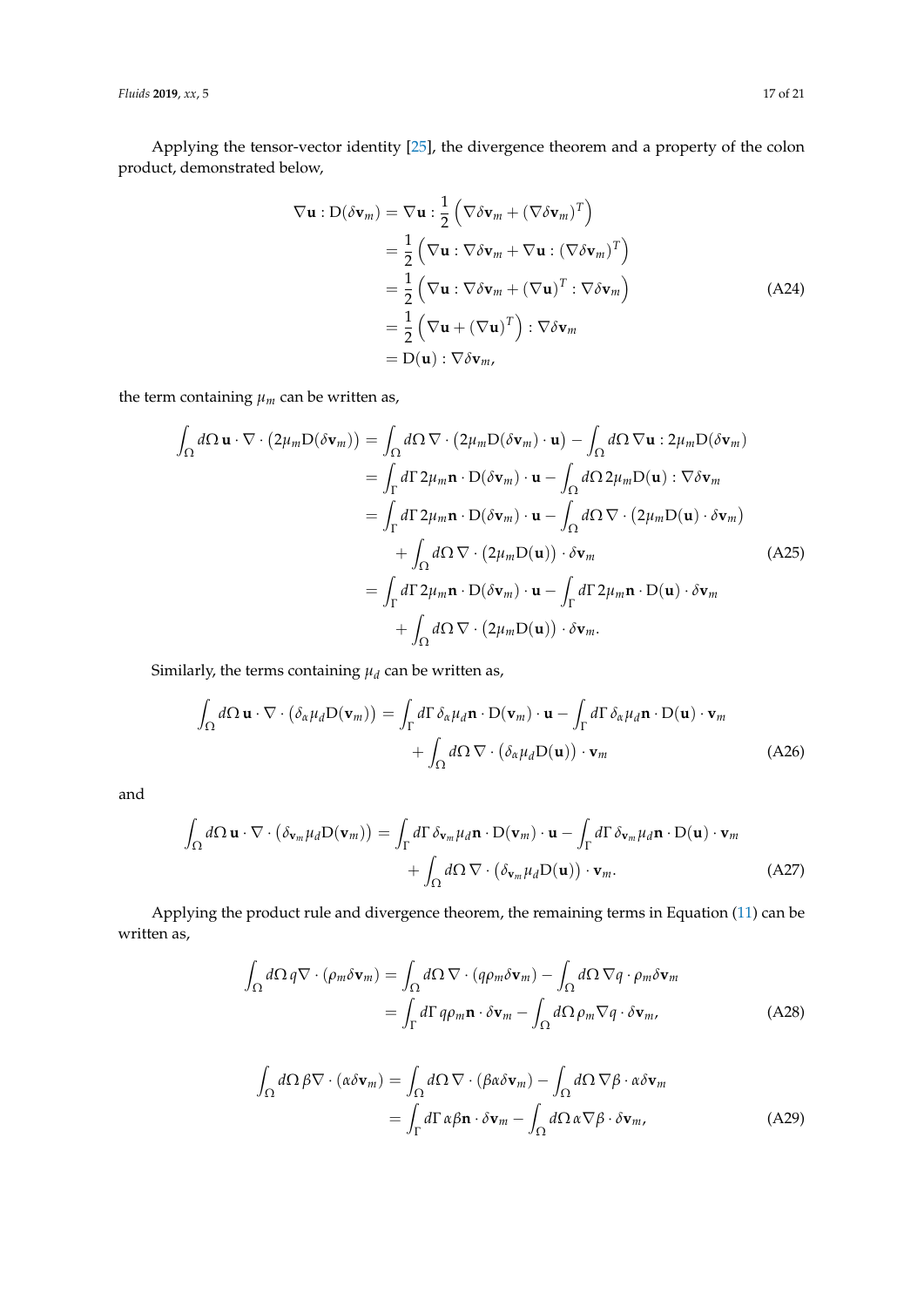*Fluids* **2019**, *xx*, 5 18 of 21

$$
\int_{\Omega} d\Omega \mathbf{u} \cdot \nabla (\rho_m \delta p_m) = \int_{\Omega} d\Omega \nabla \cdot (\mathbf{u} \rho_m \delta p_m) - \int_{\Omega} d\Omega \nabla \cdot \mathbf{u} \rho_m \delta p_m
$$
\n
$$
= \int_{\Gamma} d\Gamma \rho_m \mathbf{u} \cdot \mathbf{n} \delta p_m - \int_{\Omega} d\Omega \nabla \cdot \rho_m \mathbf{u} \delta p_m, \tag{A30}
$$

$$
\int_{\Omega} d\Omega \mathbf{u} \cdot \nabla (\delta \alpha p_m) = \int_{\Omega} d\Omega \nabla \cdot (\mathbf{u} \delta \alpha p_m) - \int_{\Omega} d\Omega \nabla \cdot \mathbf{u} \delta \alpha p_m
$$
\n
$$
= \int_{\Gamma} d\Gamma \mathbf{u} \cdot \mathbf{n} \delta \alpha p_m - \int_{\Omega} d\Omega \nabla \cdot \mathbf{u} \delta \alpha p_m, \tag{A31}
$$

$$
\int_{\Omega} d\Omega \mathbf{u} \cdot \nabla \cdot \delta_{\alpha} (\alpha \rho_d \mathbf{v}_{dj} \mathbf{v}_{dj}) = \int_{\Omega} d\Omega \nabla \cdot (\mathbf{u} \delta_{\alpha} (\alpha \rho_d \mathbf{v}_{dj} \mathbf{v}_{dj})) \n- \int_{\Omega} d\Omega \nabla \cdot \mathbf{u} \delta_{\alpha} (\alpha \rho_d \mathbf{v}_{dj} \mathbf{v}_{dj}) \n= \int_{\Gamma} d\Gamma \mathbf{u} \cdot \mathbf{n} \delta_{\alpha} (\alpha \rho_d \mathbf{v}_{dj} \mathbf{v}_{dj}) \n- \int_{\Omega} d\Omega \nabla \cdot \mathbf{u} \delta_{\alpha} (\alpha \rho_d \mathbf{v}_{dj} \mathbf{v}_{dj}),
$$
\n(A32)

$$
\int_{\Omega} d\Omega \, q \nabla \cdot (\delta \alpha \mathbf{v}_m) = \int_{\Omega} d\Omega \, \nabla \cdot (q \delta \alpha \mathbf{v}_m) - \int_{\Omega} d\Omega \, \nabla q \cdot (\delta \alpha \mathbf{v}_m)
$$
\n
$$
= \int_{\Gamma} d\Gamma \, q \mathbf{v}_m \cdot \mathbf{n} \delta \alpha - \int_{\Omega} d\Omega \, (\mathbf{v}_m \cdot \nabla) q \delta \alpha, \tag{A33}
$$

$$
\int_{\Omega} d\Omega \beta \nabla \cdot (\delta \alpha \mathbf{v}_{m}) = \int_{\Omega} d\Omega \nabla \cdot (\beta \delta \alpha \mathbf{v}_{m}) - \int_{\Omega} d\Omega \nabla \beta \cdot (\delta \alpha \mathbf{v}_{m})
$$
\n
$$
= \int_{\Gamma} d\Gamma \beta \mathbf{v}_{m} \cdot \mathbf{n} \delta \alpha - \int_{\Omega} d\Omega (\mathbf{v}_{m} \cdot \nabla) \beta \delta \alpha, \tag{A34}
$$

$$
\int_{\Omega} d\Omega \beta \nabla \cdot \delta_{\alpha}(\alpha \mathbf{v}_{dj}) = \int_{\Omega} d\Omega \nabla \cdot (\beta \delta_{\alpha}(\alpha \mathbf{v}_{dj})) - \int_{\Omega} d\Omega \nabla \beta \cdot \delta_{\alpha}(\alpha \mathbf{v}_{dj})
$$
\n
$$
= \int_{\Gamma} d\Gamma \beta \delta_{\alpha}(\alpha \mathbf{v}_{dj}) \cdot \mathbf{n} - \int_{\Omega} d\Omega \delta_{\alpha}(\alpha \mathbf{v}_{dj}) \cdot \nabla \beta,
$$
\n(A35)

$$
\int_{\Omega} d\Omega \beta \frac{\mu_m^t}{\rho_c} \nabla \cdot \nabla \delta \alpha = \frac{\mu_m^t}{\rho_c} \left( \int_{\Omega} d\Omega \nabla \cdot (\beta \nabla \delta \alpha) - \int_{\Omega} d\Omega \nabla \beta \cdot \nabla \delta \alpha \right)
$$

$$
= \frac{\mu_m^t}{\rho_c} \left( \int_{\Gamma} d\Gamma \beta \mathbf{n} \cdot \nabla \delta \alpha \right)
$$

$$
- \int_{\Omega} d\Omega \nabla \cdot (\delta \alpha \nabla \beta) + \int_{\Omega} d\Omega \delta \alpha \nabla \cdot \nabla \beta \right)
$$
(A36)
$$
= \frac{\mu_m^t}{\rho_c} \left( \int_{\Gamma} d\Gamma \beta (\mathbf{n} \cdot \nabla) \delta \alpha \right)
$$

$$
- \int_{\Gamma} d\Gamma \delta \alpha (\mathbf{n} \cdot \nabla) \beta + \int_{\Omega} d\Omega \delta \alpha \nabla \cdot \nabla \beta \right),
$$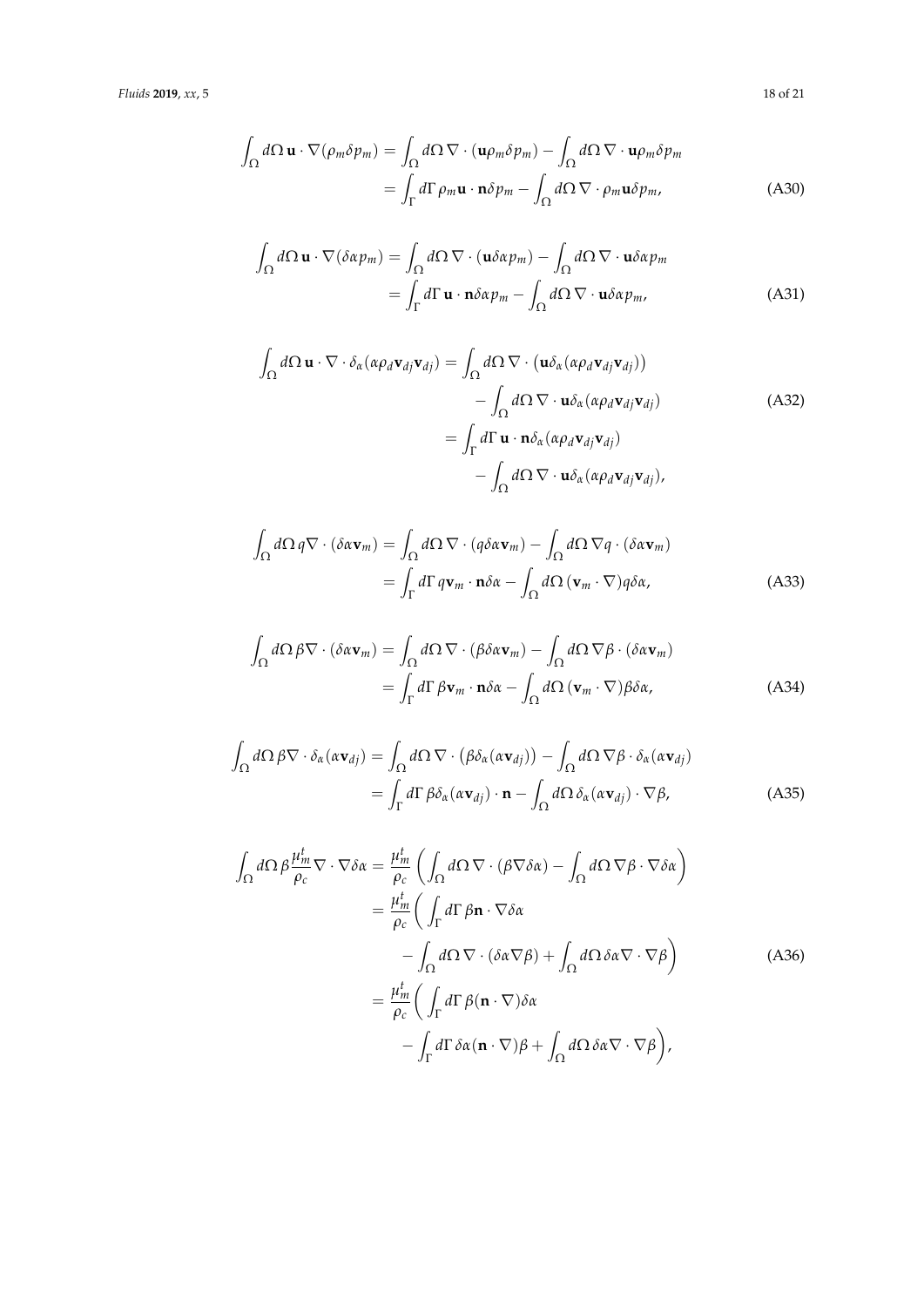$$
\int_{\Omega} d\Omega \beta \frac{\mu_m^t}{\rho_c} \left(\frac{\rho_d}{\rho_c} - 1\right) \nabla \cdot (\delta \alpha \nabla \alpha) = \frac{\mu_m^t}{\rho_c} \left(\frac{\rho_d}{\rho_c} - 1\right) \left(\int_{\Omega} d\Omega \nabla \cdot (\beta \delta \alpha \nabla \alpha)\right) \n- \int_{\Omega} d\Omega \nabla \beta \cdot (\delta \alpha \nabla \alpha)\right)
$$
\n(A37)  
\n
$$
= \frac{\mu_m^t}{\rho_c} \left(\frac{\rho_d}{\rho_c} - 1\right) \left(\int_{\Gamma} d\Gamma \beta \delta \alpha (\mathbf{n} \cdot \nabla) \alpha \right) \n- \int_{\Omega} d\Omega \delta \alpha \nabla \alpha \cdot \nabla \beta
$$

and

$$
\int_{\Omega} d\Omega \beta \frac{\mu_m^t}{\rho_c} \left(\frac{\rho_d}{\rho_c} - 1\right) \nabla \cdot (\alpha \nabla \delta \alpha) = \frac{\mu_m^t}{\rho_c} \left(\frac{\rho_d}{\rho_c} - 1\right) \left(\int_{\Omega} d\Omega \nabla \cdot (\beta \alpha \nabla \delta \alpha)\right)
$$

$$
- \int_{\Omega} d\Omega \nabla \beta \cdot (\alpha \nabla \delta \alpha)\right)
$$

$$
= \frac{\mu_m^t}{\rho_c} \left(\frac{\rho_d}{\rho_c} - 1\right) \left(\int_{\Gamma} d\Gamma \beta \alpha \mathbf{n} \cdot \nabla \delta \alpha \right)
$$

$$
- \int_{\Omega} d\Omega \nabla \cdot (\alpha \delta \alpha \nabla \beta) + \int_{\Omega} d\Omega \delta \alpha \nabla \cdot (\alpha \nabla \beta)\right)
$$

$$
= \frac{\mu_m^t}{\rho_c} \left(\frac{\rho_d}{\rho_c} - 1\right) \left(\int_{\Gamma} d\Gamma \alpha \beta (\mathbf{n} \cdot \nabla) \delta \alpha \right)
$$

$$
- \int_{\Gamma} d\Gamma \alpha \delta \alpha (\mathbf{n} \cdot \nabla) \beta + \int_{\Omega} d\Omega \delta \alpha \nabla \cdot (\alpha \nabla \beta)\right).
$$
(A)

Equation [\(11\)](#page-4-0) can now be reformulated and rearranged as Equation [\(13\)](#page-4-1).

## <span id="page-18-0"></span>**Appendix E. Derivation of Equation [\(36c\)](#page-10-2)**

Decomposing the dispersed-phase velocity into the mixture and dispersed-phase diffusion velocities, Equation [\(34\)](#page-10-1) can be rewritten as,

$$
J_{\Gamma} = \alpha \rho_d (\mathbf{v}_m + \mathbf{v}_{dm}) \cdot \mathbf{n}
$$
  
=  $\alpha \rho_d \left( \mathbf{v}_m + \frac{\rho_c}{\rho_m} \mathbf{v}_{dj} \right) \cdot \mathbf{n},$  (A39)

where **v***dj* is defined in terms of **v***dm*, the dispersed-phase velocity relative to the mixture velocity, as  $\mathbf{v}_{dj} = \frac{\rho_m}{\rho_c}$  $\mathbf{v}_{\theta c}$  **v**<sub>*dm*</sub>. Substituting Equation [\(A6\)](#page-2-2) into Equation [\(A39\)](#page-11-5) and rewriting the parentheses as binomial expansions,

$$
J_{\Gamma} = \alpha \rho_d \left( \mathbf{v}_m + (1 - \alpha)^{-1} \left( 1 + \frac{\alpha}{1 - \alpha} \frac{\rho_d}{\rho_c} \right)^{-1} \mathbf{v}_{dj} \right) \cdot \mathbf{n}
$$
 (A40)

$$
= \alpha \rho_d \left( \mathbf{v}_m + (1 + \alpha + \cdots) \left( 1 - \frac{\alpha}{1 - \alpha} \frac{\rho_d}{\rho_c} + \cdots \right) \mathbf{v}_{dj} \right) \cdot \mathbf{n}
$$
 (A41)

$$
= \alpha \rho_d \left( \mathbf{v}_m + \left( 1 + \alpha \left( 1 - \frac{1}{1 - \alpha} \frac{\rho_d}{\rho_c} \right) + \cdots \right) \mathbf{v}_{dj} \right) \cdot \mathbf{n}.
$$
 (A42)

As  $\alpha \ll 1$  and  $\rho_d \approx 2\rho_c \implies \left|1 - \frac{1}{1-\alpha} \frac{\rho_d}{\rho_c}\right|$ *ρc*  $\vert$  < 2 and ignoring terms containing squared and higher powers of *α*,

$$
J_{\Gamma} \approx \alpha \rho_d (\mathbf{v}_m + \mathbf{v}_{dj}) \cdot \mathbf{n}.
$$
 (A43)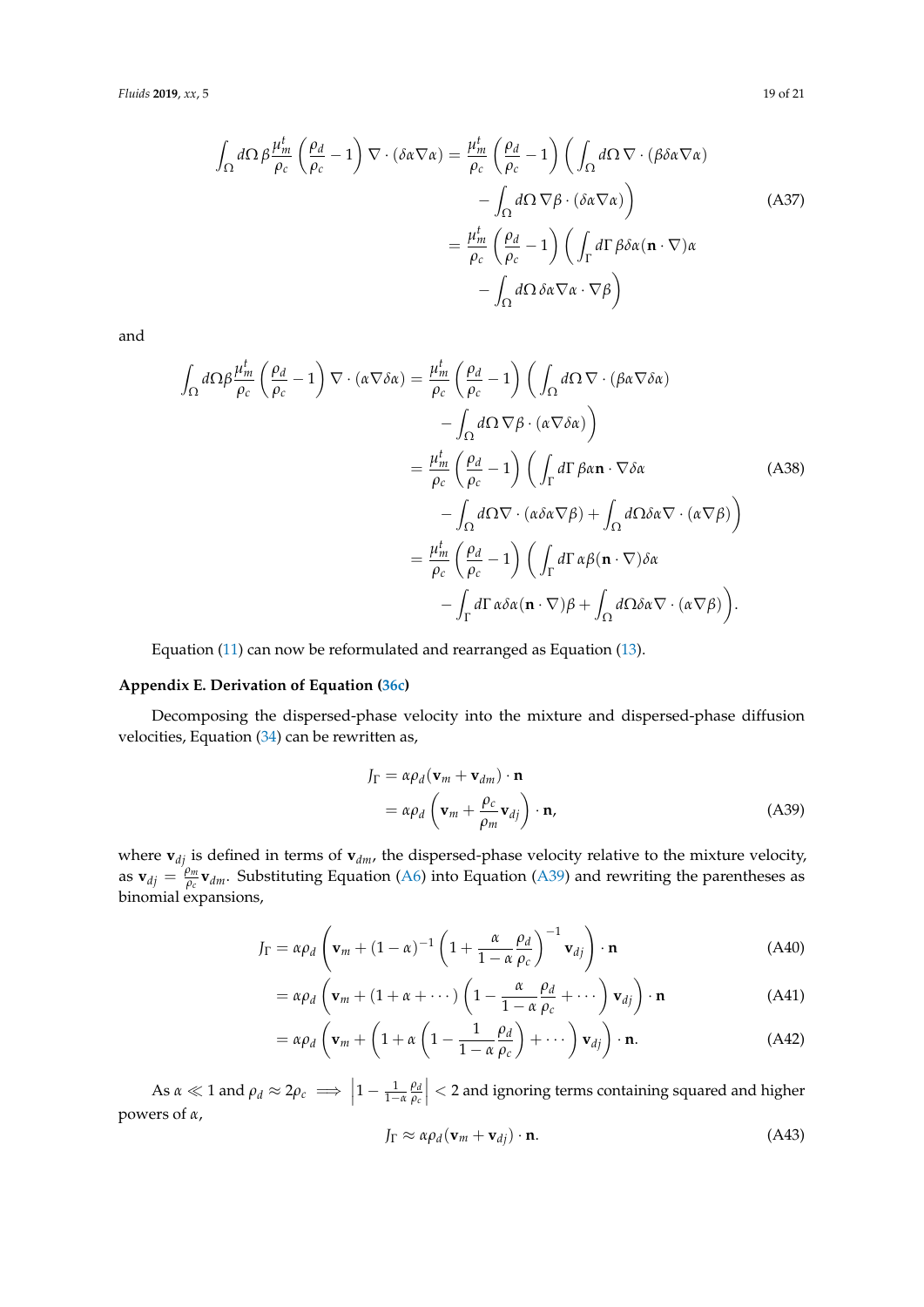Applying the product rule,

$$
\frac{\partial J_{\Gamma}}{\partial \alpha} = \rho_d (\mathbf{v}_m + \mathbf{v}_{dj}) \cdot \mathbf{n} + \alpha \rho_d \frac{\partial \mathbf{v}_{dj}}{\partial \alpha} \cdot \mathbf{n}
$$
  
=  $\rho_d (\mathbf{v}_m + \mathbf{v}_{dj} + \alpha \frac{\partial \mathbf{v}_{dj}}{\partial \alpha}) \cdot \mathbf{n}.$  (A44)

## **References**

- <span id="page-19-0"></span>1. Soto, O.; Löhner, R.; Yang, C. An adjoint-based design methodology for CFD problems. *Int. J. Num. Meth. Heat Fluid Flow* **2004**, *14*, 734–759.
- <span id="page-19-1"></span>2. Giles, M.; Pierce, N. An introduction to the adjoint approach to design. *Flow Turb. Combust.* **2000**, *65*, 393–415.
- <span id="page-19-2"></span>3. Othmer, C. Adjoint methods for car aerodynamics. *J. Math. Ind* **2014**, *4*, 1–23.
- <span id="page-19-9"></span>4. Karpouzas, G.K.; Papoutsis-Kiachagias, E.M.; Schumacher, T.; de Villiers, E.; Giannakouglou, K.C.; Othmer, C. Adjoint Optimisation for Vehicle External Aerodynamics. *Int. J. Automot. Eng.* **2016**, *7*, 1–7.
- <span id="page-19-3"></span>5. Papoutsis-Kiachagias, E.M.; Asouti, V.G.; Giannakoglou, K.C.; Gkagkas, K.; Shimokawa, S.; Itakura, E. Multi-Point Aerodynamic Shape Optimization of Cars Based on Continuous Adjoint. *Struct. Multidiscip. Optim.* **2019**, *59*, 675–694. doi[:10.1007/s00158-018-2091-3.](https://doi.org/10.1007/s00158-018-2091-3)
- <span id="page-19-4"></span>6. Reuther, J.; Jameson, A.; Farmer, J.; Martinelli, L.; Saunders, D. *Aerodynamic Shape Optimization of Complex Aircraft Configurations Via an Adjoint Formulation*; Paper 94; AIAA: Reston, VA, USA, 1996.
- <span id="page-19-5"></span>7. Kroll, N.; Gauger, N.; Brezillon, J.; Dwight, R.; Fazzolari, A.; Vollmer, D.; Becker, K.; Barnewitz, H.; Schulz, V.; Hazra, S. Flow simulation and shape optimization for aircraft design. *J. Comput. Appl. Math* **2007**, *203*, 397–411.
- <span id="page-19-6"></span>8. Campobasso, M.; Duta, M.; Giles, M. Adjoint calculation of sensitivities of turbomachinery objective functions. *J. Propul. Power* **2003**, *19*, 693–703.
- 9. D. Wang, L.H. Adjoint aerodynamic design optimization for blades in multistage turbomachines; part I: methodology and verification. *J. Turbomach.* **2010**, *132*, 021011.
- <span id="page-19-7"></span>10. Wang, D.; He, L.; Li, Y.; Wells, R. Adjoint aerodynamic design optimization for blades in multistage turbomachines–part II: validation and application. *J. Turbomach.* **2010**, *132*, 021012.
- <span id="page-19-8"></span>11. *Shape Optimization for Aerodynamic Efficiency using Adjoint Methods*; ANSYS White Paper; ANSYS: Canonsburg, PA, USA, 2016.
- <span id="page-19-10"></span>12. Alexias, P.; Giannakoglou, K.C. Shape Optimisation of a Two-Fluid Mixing Device using Continuous Adjoint. *Fluids* **2020**, *5*, 11.
- <span id="page-19-11"></span>13. Martin, M.J.; Andres, E.; Lozano, C.; Valero, E. Volumetric B-splines shape parametrization for aerodynamic shape design. *Aerosp. Sci. Technol.* **2014**, *37*, 26–36.
- <span id="page-19-12"></span>14. Jakobsson, S.; Amoignon, O. Mesh deformation using radial basis functions for gradient-based aerodynamic shape optimisation. *Comput. Fluids* **2007**, *36*, 1119–1136.
- <span id="page-19-13"></span>15. Kapellos, C.; Alexias, P.; De Villiers, E. The adjoint mehod for automotive optimisation using a sphericity based morpher. In Proceedings of the International Association for the Engineering Modelling, Analysis and Simulation Adjoint CFD Seminar (NAFEMS Adjoint CFD Seminar), Wiesbaden, Germany, 23–24 October 2016.
- <span id="page-19-14"></span>16. Drew, D.A. Mathematical Modeling of Two-Phase Flow. *Ann. Rev. Fluid Mech.* **1983**, *15*, 261–291.
- <span id="page-19-15"></span>17. Balachandar, S.; Eaton, J. Turbulent Dispersed Multiphase Flow. *Ann. Rev. Fluid Mech.* **2010**, *42*, 111–133.
- <span id="page-19-16"></span>18. Brennan, D. The Numerical Simulation of Two-Phase Flows in Settling Tanks. Ph.D. Thesis, Imperial College London, London, UK, 2001.
- <span id="page-19-17"></span>19. Othmer, C. A continuous adjoint formulation for the computation of topological and surface sensitivities of ducted flows. *Int. J. Numer. Methods Fluids* **2008**, *58*, 861–877.
- <span id="page-19-18"></span>20. Kavvadias, I.S.; Papoutsis-Kiachagias, E.M.; Dimitrakopoulos, G.; Giannakoglou, K.C. The continuous adjoint approach to the *k* − *ω* SST turbulence model with applications in shape optimisation. *Eng. Optim.* **2015**, *47*, 1523–1542.
- <span id="page-19-19"></span>21. Schramm, M.; Stoevesandt, B.; Peinke, J. Optimisation of Airfoils using the Adjoint Approach and the Influence of Adjoint Turbulent Viscosity. *Computation* **2018**, *6*, 23.